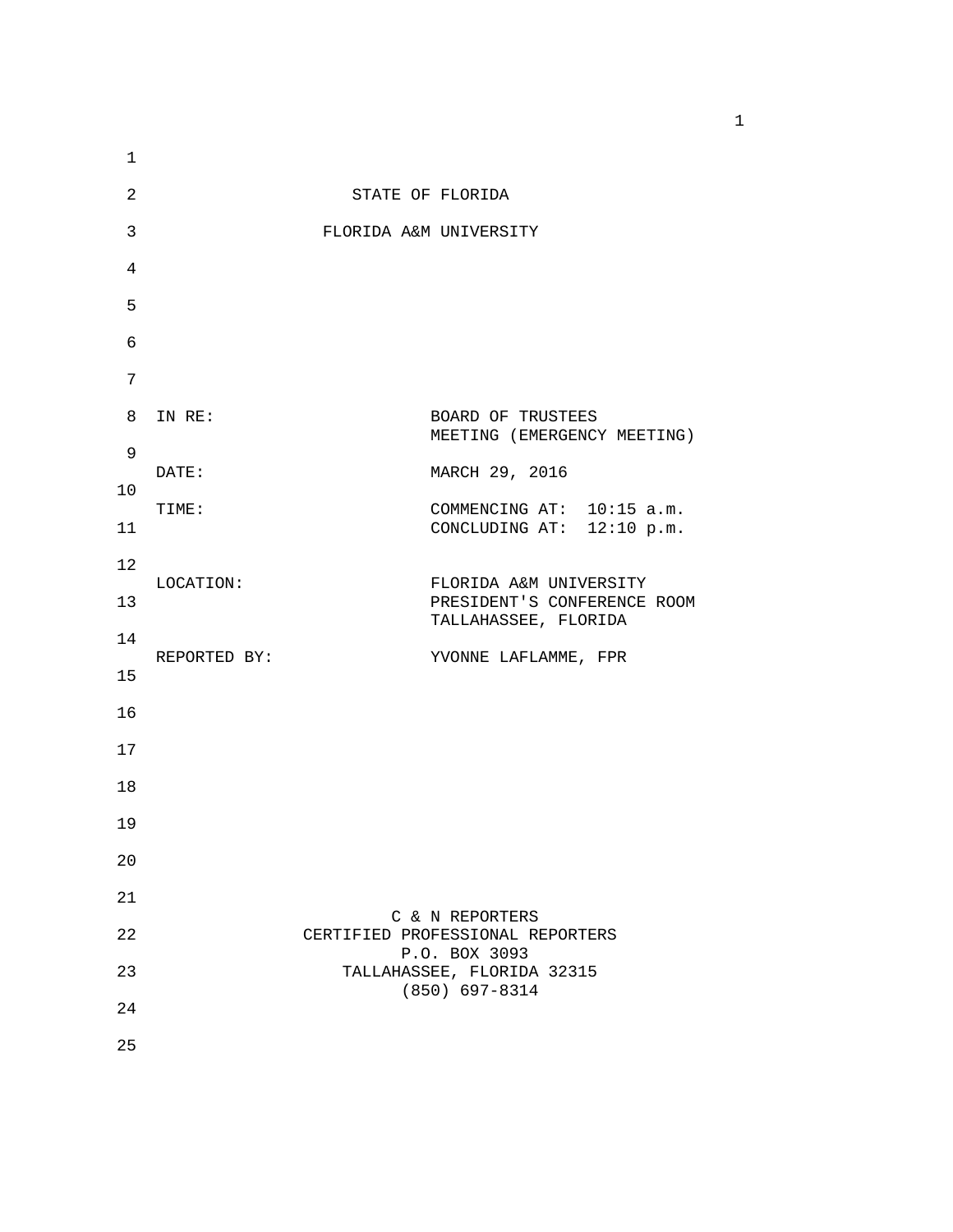| 1              | BOARD MEMBERS        |
|----------------|----------------------|
| $\overline{2}$ |                      |
| 3              | KELVIN LAWSON        |
| $\overline{4}$ | NICOLE T. WASHINGTON |
| 5              | ROBERT WOODY         |
| 6              | CRAIG REED           |
| 7              | MATTHEW CARTER       |
| 8              | BETTYE GRABLE        |
| 9              | GARY MCCOY           |
| 10             | THOMAS DORTCH        |
| 11             | KIMBERLY MOORE       |
| $12$           | DAVE LAWRENCE        |
| 13             | TONNETTE GRAHAM      |
| 14             | BELVIN PERRY         |
| 15             | CLEVE WARREN         |
| 16             |                      |
| 17             |                      |
| 18             |                      |
| 19             |                      |
| 20             |                      |
| 21             |                      |
| 22             |                      |
| 23             |                      |
| 24             |                      |
| 25             |                      |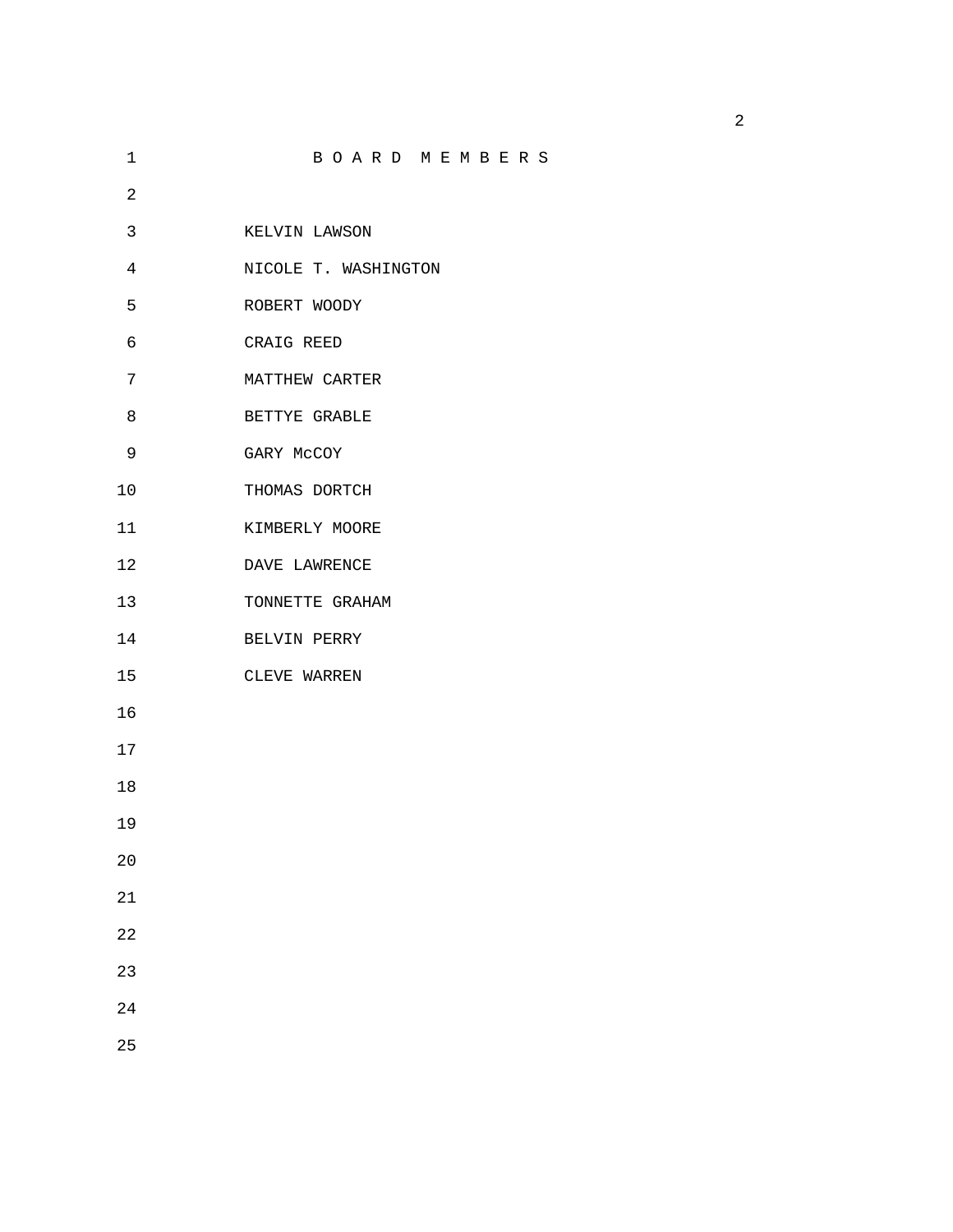$1$  -  $-$  -  $-$  -  $-$ 2 P R O C E E D I N G S 3 - - - - - 4 TRUSTEE WARREN: How is everyone doing? Great. 5 I apologize for the suddenness of the notice and the 6 shortness of noticec as well. 7 We have some business to accomplish today that 8 requires a little bit of your time, and I promise that 9 we'll be efficient with it, so you can get back with 10 your respective duties. 11 I call this meeting to order, and I understand 12 Attorney Barge-Miles has already confirmed that we 13 have a quorum. 14 ATTORNEY BARGE-MILES: If I could go ahead and 15 call the roll? 16 TRUSTEE WARREN: Please do, for the record. 17 ATTORNEY BARGE-MILES: Trustee Carter? 18 TRUSTEE CARTER: Here. 19 ATTORNEY BARGE-MILES: Trustee Dortch? 20 Trustee Grable? 21 TRUSTEE GRABLE: Here. 22 ATTORNEY BARGE-MILES: Trustee Graham? 23 TRUSTEE GRAHAM: Here. 24 ATTORNEY BARGE-MILES: Trustee Lawrence? 25 TRUSTEE LAWRENCE: Here.

 $\sim$  3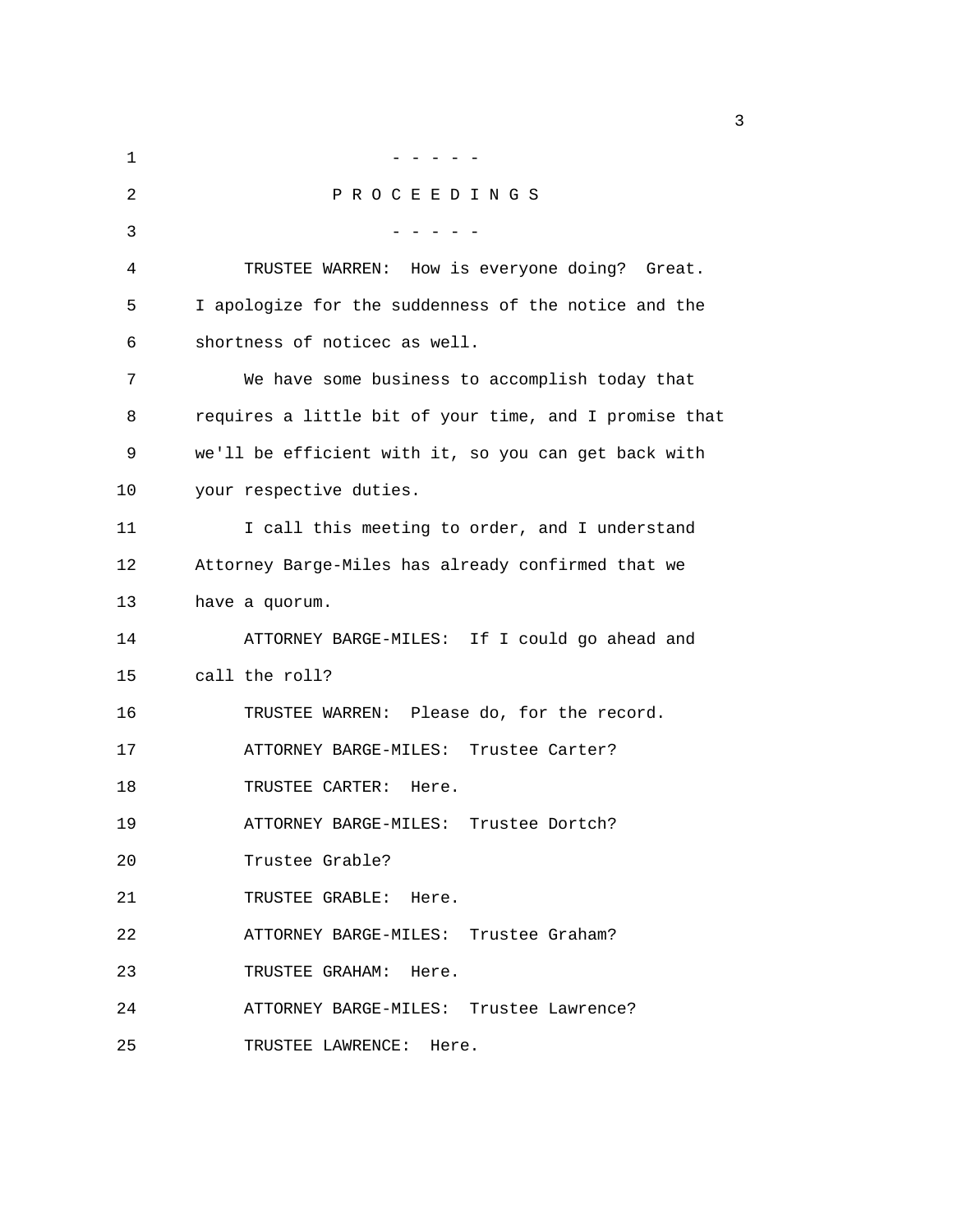- 1 ATTORNEY BARGE-MILES: Trustee Lawson?
- 2 Trustee McCoy?
- 3 TRUSTEE McCOY: Here.
- 4 ATTORNEY BARGE-MILES: Trustee Moore?
- 5 TRUSTEE MOORE: Here.
- 6 Trustee Perry?
- 7 TRUSTEE PERRY: Present.
- 8 **ATTORNEY BARGE-MILES:** Trustee Reed?
- 9 TRUSTEE REED: Here.
- 10 ATTORNEY BARGE-MILES: Trustee Warren?
- 11 TRUSTEE WARREN: Here.
- 12 ATTORNEY BARGE-MILES: Trustee Washington?
- 13 TRUSTEE WASHINGTON: Here.
- 14 ATTORNEY BARGE-MILES: And Trustee Woody?
- 15 TRUSTEE WOODY: Here.
- 16 ATTORNEY BARGE-MILES: Trustee Dortch, have you
- 17 joined the call?
- 18 TRUSTEE DORTCH: Yes, I'm here.
- 19 ATTORNEY BARGE-MILES: Thank you.
- 20 Mr. Chair, you have a quorum.

21 TRUSTEE WARREN: Thank you, Attorney Barge-Miles. 22 Our first agenda item is a closed session related

- 23 to pending litigation.
- 24 For the record, today is Tuesday, March 29, 2016. 25 The time now is 10:19. We have several components of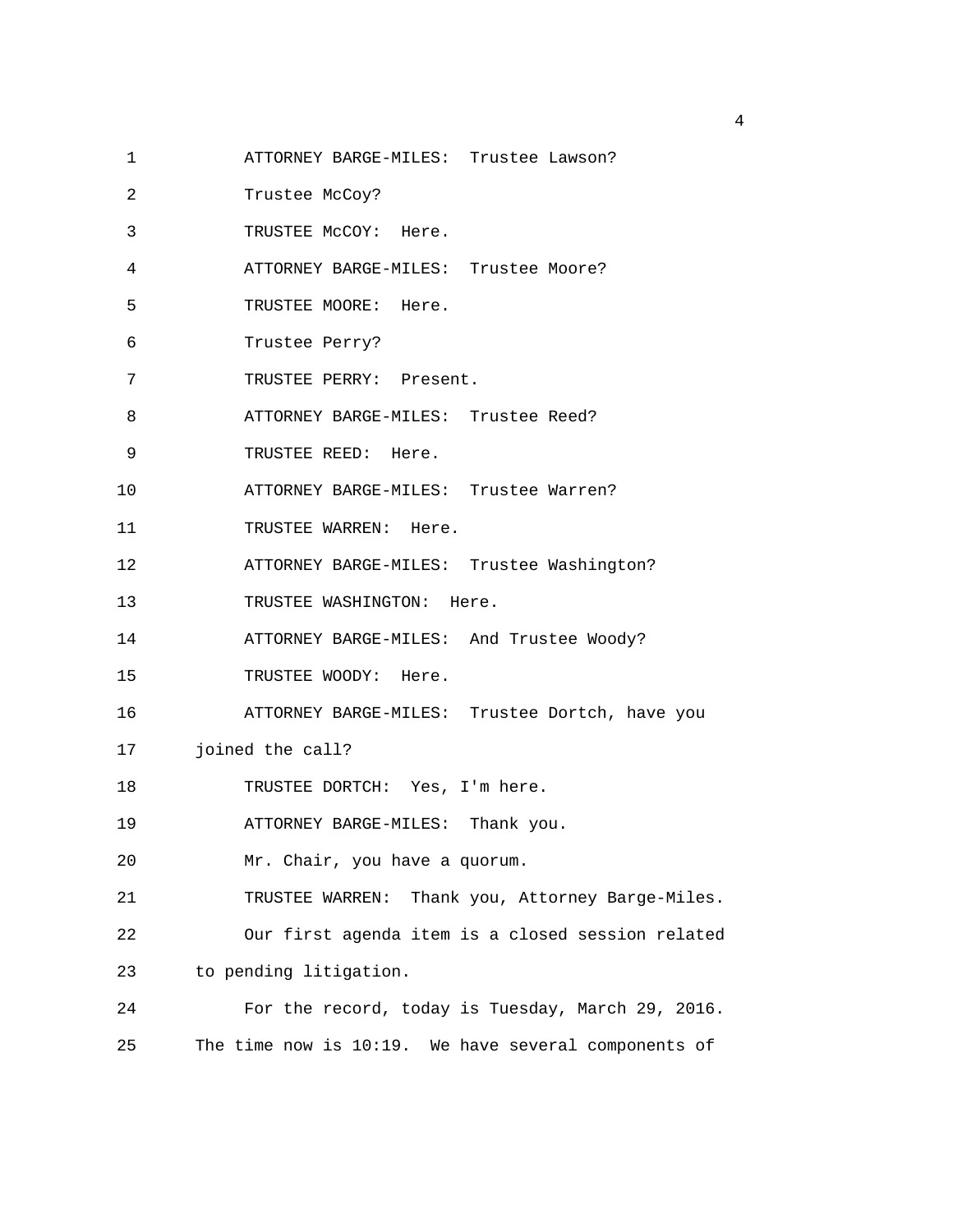1 the attorney-client session that we need to address, 2 and therefore, I will ask Attorney Thomas, our interim 3 general counsel, to provide information for us to 4 proceed into the attorney-client closed meeting and 5 the topics of our discussion for that meeting. 6 Attorney Thomas? 7 ATTORNEY THOMAS: Good morning, Trustees. 8 Section 286.011, subsection 8, of Florida Statues, and 9 Article 5.11 and 5.12 of the FAMU Board of Trustees 10 Operating Procedures requires the Board to meet with 11 counsel, in closed attorney-session, to discuss 12 pending litigation that's before a court or before an 13 administrative agency, conditioned upon a number of 14 requirements. 15 One such requirement mandates that the board 16 attorney advise the board in public meeting that he or 17 she declares or desires advice concerning litigation. 18 I am so advising the board that I desire such advice 19 concerning settlement negotiations and litigation 20 strategies and expenditures concerning pending 21 litigation before the state courts. 22 Notice of this attorney-client session, including 23 statutorily-prescribed participants, was published 24 with the Notice of this FAMU BOT meeting. The 25 commencement of the session will be announced by the

the contract of the contract of the contract of the contract of the contract of the contract of the contract o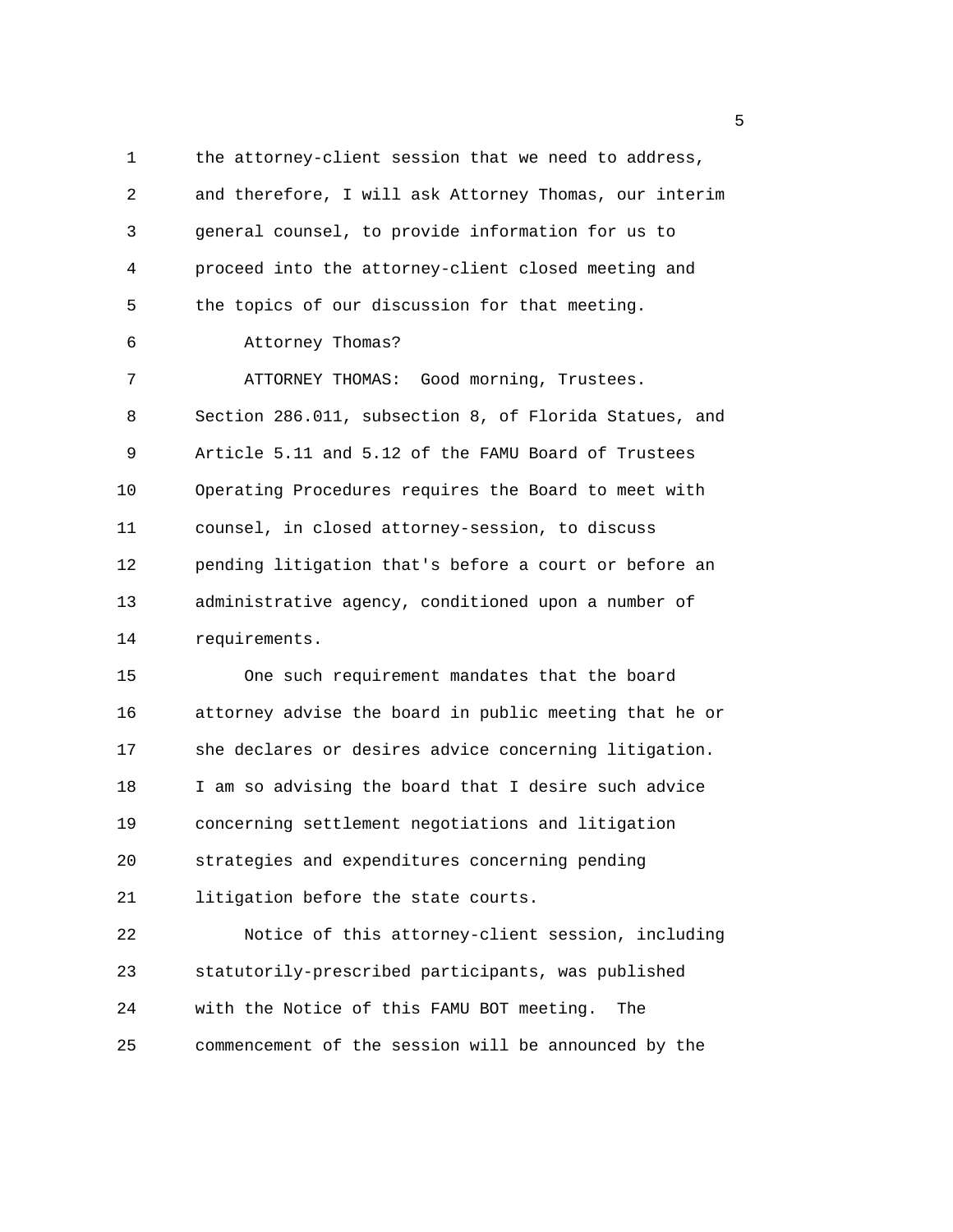1 board chair later in this open meeting, and the 2 meeting will be reopened at the conclusion of this 3 session.

4 Please note that the subject matter of this 5 closed session is limited to settlement negotiations 6 and strategy sessions related to expenditures. No 7 final action or final decision is to take place or be 8 made at the closed attorney-client session. Any final 9 decisions must be voted on in the Sunshine.

10 Also, be advised that the entire session must and 11 will be recorded by a Certified Court Reporter, who 12 shall record the times of commencement and 13 termination, and also whose notes must be and 14 willfully be transcribed and filed with the University 15 Clerk.

16 No portion of the session may be off of the 17 record. All discussions, proceedings, names of 18 persons present and speaking will be recorded. Such 19 transcript must be made a part of the public record at 20 the termination of the litigation or settlement of all 21 claims.

22 Mr. Chairman, at this point, we need to leave our 23 public meeting and move into the attorney-client 24 meeting, and then we will reconvene in the public 25 meeting at its conclusion.

en de la construction de la construction de la construction de la construction de la construction de la constr<br>La construction de la construction de la construction de la construction de la construction de la construction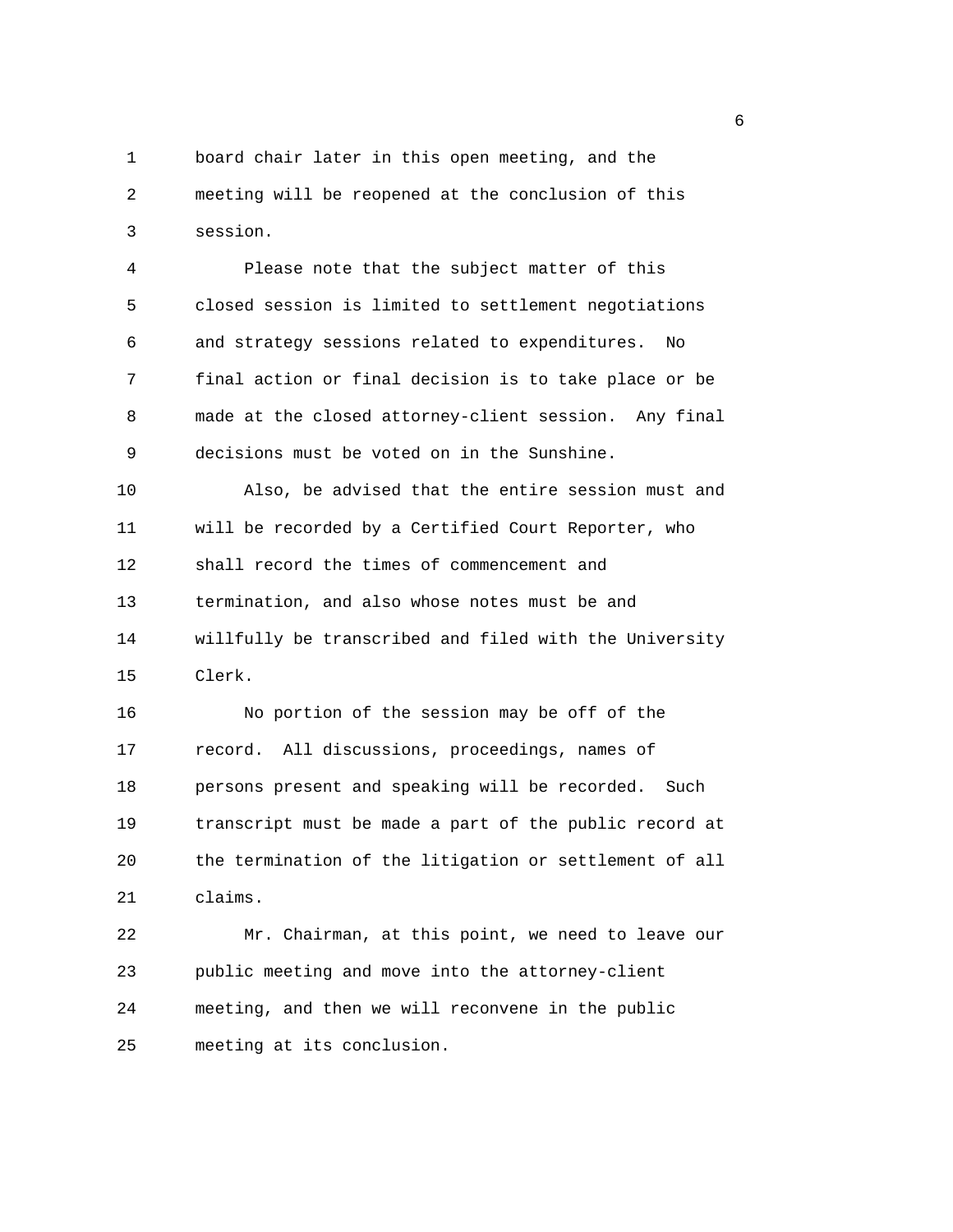1 TRUSTEE WARREN: Thank you, Attorney Thomas. 2 May I have a motion from one of the members to 3 move to close the current meeting? 4 TRUSTEE WOODY: So moved. 5 TRUSTEE MOORE: Second, Trustee Moore. 6 TRUSTEE WARREN: It's been moved and properly 7 seconded. All in favor, signify by the sign of "aye." 8 (All answer in the affirmative.) 9 TRUSTEE WARREN: Those opposed, like sign. 10 We are ready to move into the closed session. 11 ATTORNEY BARGE-MILES: Okay. Trustee Warren, we 12 are going to clear the conference room. This is 13 Linda, and we'll clear the conference room. We will 14 have the Court Reporter and the University's legal 15 counsel with you. 16 TRUSTEE WARREN: And Linda, could you also insure 17 that the only people on the line when we do start the 18 closed session are those who are members of the board? 19 ATTORNEY BARGE-MILES: Yes. And Dr. Mangum, I 20 believe you're online now? 21 PRESIDENT MANGUM: Yes. 22 ATTORNEY BARGE-MILES: So Dr. Mangum will be on 23 the line, as well as the board, and the attorneys, and 24 that's it. And it's confirmed. 25 TRUSTEE WARREN: We won't reconvene our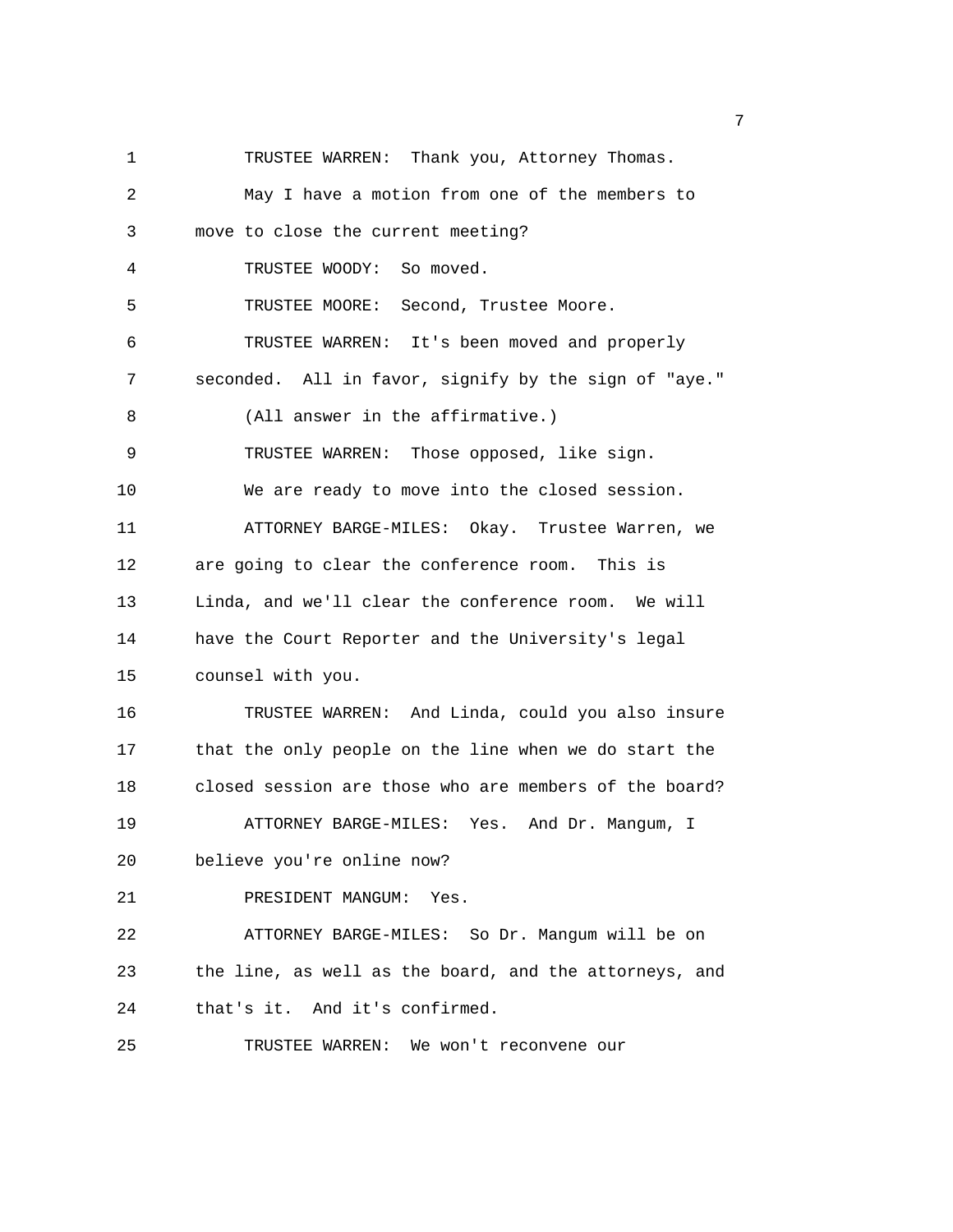| 1  | conversation until we have that confirmation.         |
|----|-------------------------------------------------------|
| 2  | (Thereupon, the Board went into closed session at     |
| 3  | $10:24$ a.m.)                                         |
| 4  | (Thereupon, the Board concluded closed session at     |
| 5  | 11:42 a.m.                                            |
| 6  | ATTORNEY BARGE-MILES: Chair Warren, we are back       |
| 7  | in the main conference, so we're ready to get started |
| 8  | again.                                                |
| 9  | TRUSTEE WARREN: Thank you.                            |
| 10 | Attorney Barge-Miles, can we reconfirm that we        |
| 11 | have a quorum?                                        |
| 12 | ATTORNEY BARGE-MILES: Yes. Trustee Carter?            |
| 13 | Trustee Carter?                                       |
| 14 | Trustee Dortch?                                       |
| 15 | TRUSTEE DORTCH: Here.                                 |
| 16 | ATTORNEY BARGE-MILES: Trustee Grable?                 |
| 17 | TRUSTEE GRABLE: Here.                                 |
| 18 | ATTORNEY BARGE-MILES: Trustee Graham?                 |
| 19 | TRUSTEE GRAHAM: Here.                                 |
| 20 | ATTORNEY BARGE-MILES: Trustee Lawrence?               |
| 21 | TRUSTEE LAWRENCE: Here.                               |
| 22 | ATTORNEY BARGE-MILES: Trustee Lawson?                 |
| 23 | TRUSTEE LAWSON: Here.                                 |
| 24 | ATTORNEY BARGE-MILES: Trustee McCoy?                  |
| 25 | Trustee McCoy?                                        |

en andere en de la provincia de la provincia de la provincia de la provincia de la provincia de la provincia d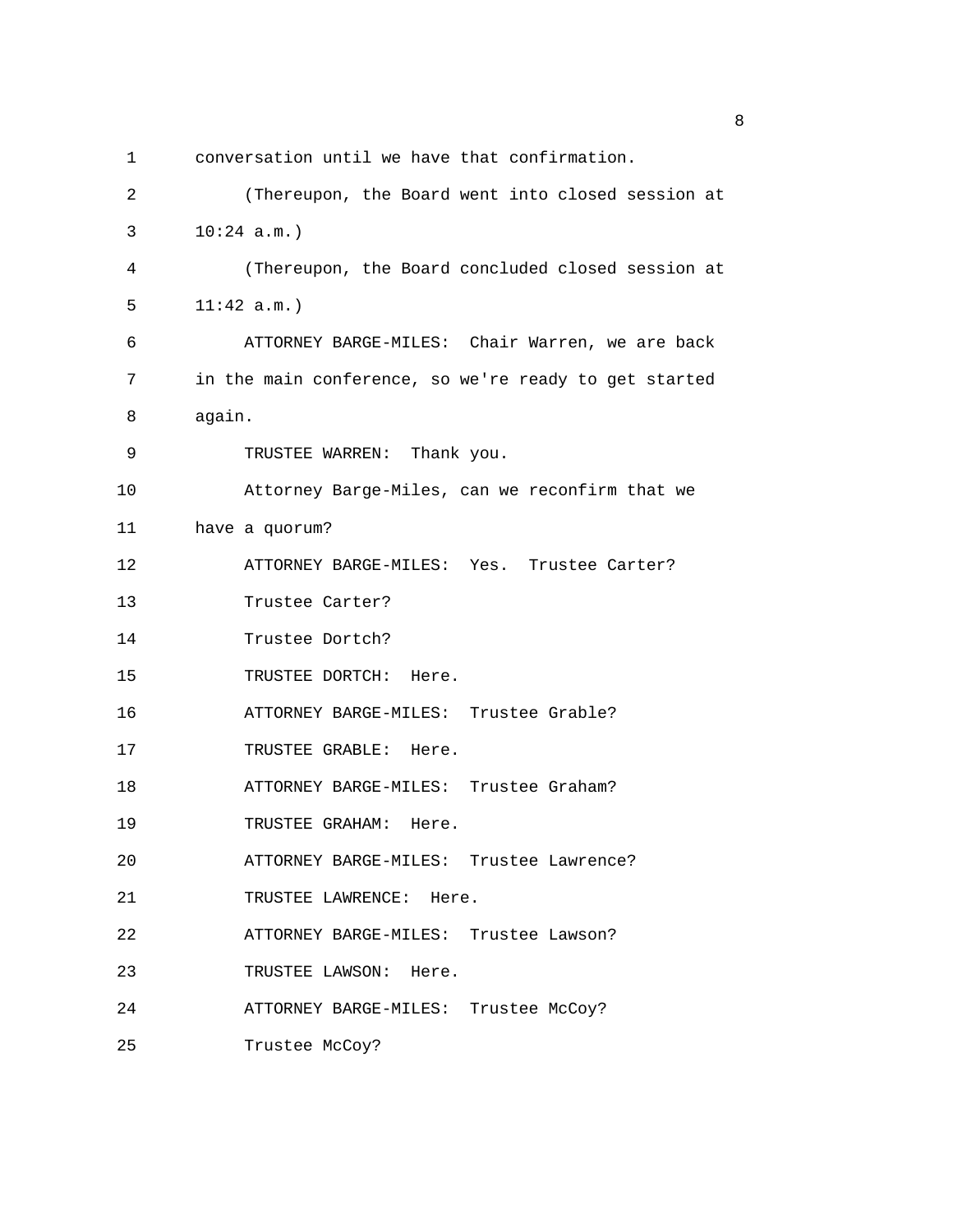1 Trustee Moore?

2 TRUSTEE MOORE: Here.

3 ATTORNEY BARGE-MILES: Trustee Perry?

4 TRUSTEE PERRY: Here.

5 ATTORNEY BARGE-MILES: Trustee Reed?

6 TRUSTEE REED: Here.

7 ATTORNEY BARGE-MILES: Trustee Warren?

8 TRUSTEE WARREN: Here.

9 ATTORNEY BARGE-MILES: Trustee Washington?

10 TRUSTEE WASHINGTON: Here.

11 ATTORNEY BARGE-MILES: Trustee Woody?

12 TRUSTEE WOODY: Here.

13 ATTORNEY BARGE-MILES: Mr. Chair, you do have a

14 quorum.

15 TRUSTEE WARREN: Thank you, Attorney Barge-Miles. 16 We are now back in open session. We will now 17 take up some matters of Justin Bruno versus FAMU Board 18 of Trustees case.

19 Do I have any member of the Board of Trustees who 20 is at this point willing or interested in making a 21 motion regarding the case?

22 TRUSTEE DORTCH: Chair, this is Trustee Dortch. 23 I would like to make a motion.

24 TRUSTEE WARREN: Trustee Dortch.

25 TRUSTEE CARTER: This is Matthew Carter. I got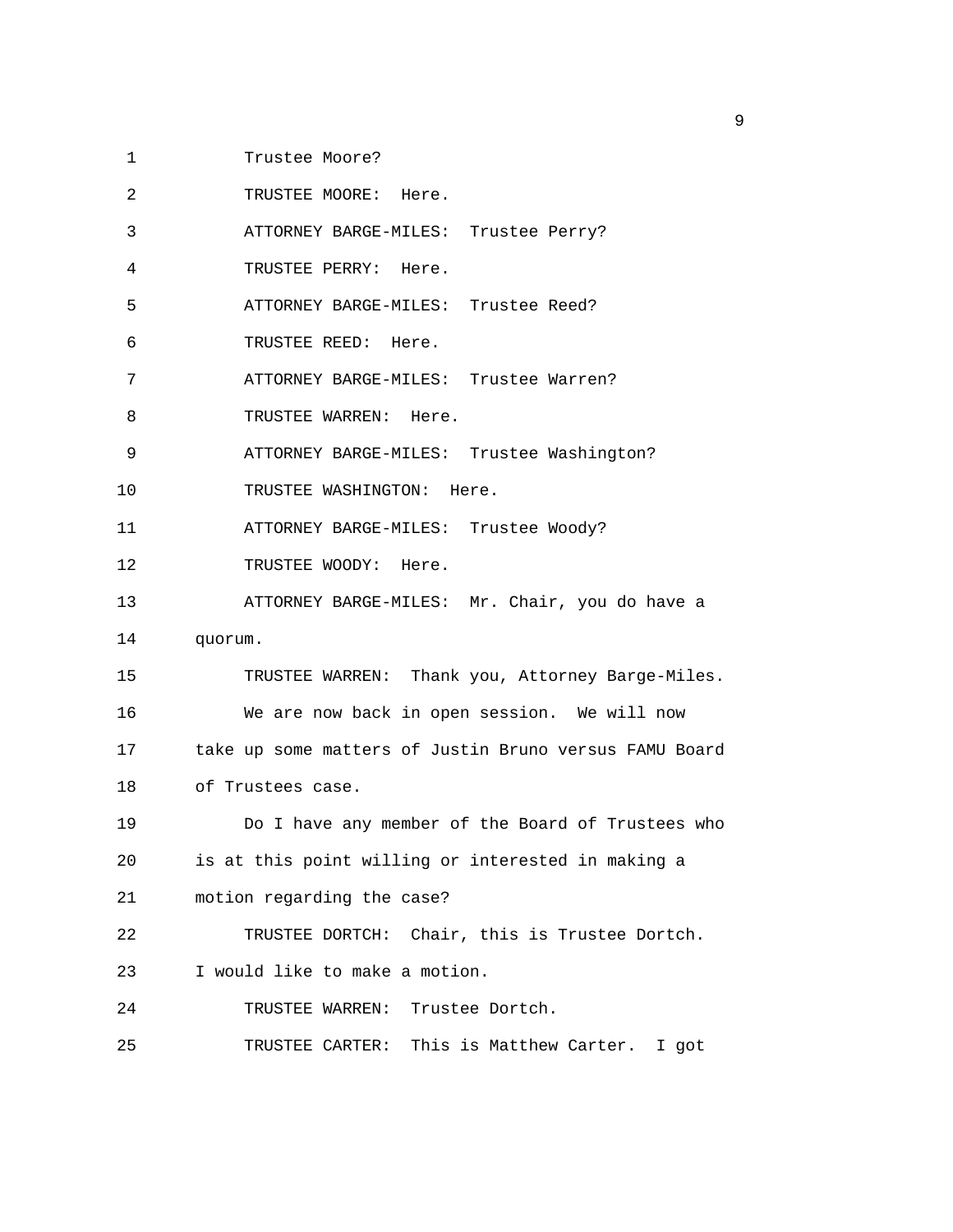1 kicked off somewhere, so where are we?

| 2  | TRUSTEE WARREN: We are back in the open session,       |
|----|--------------------------------------------------------|
| 3  | Trustee Carter, and we will log you in as being        |
| 4  | present to it. We are in the process of entertaining   |
| 5  | a motion from Trustee Dortch.                          |
| 6  | Trustee Dortch, you have the floor.                    |
| 7  | TRUSTEE DORTCH: Mr. Chair, to my colleagues,           |
| 8  | after complete review of what matters before us, it is |
| 9  | quite a tough decision. On one end, not wanting to     |
| 10 | tread on the rights of our students and to interfere   |
| 11 | with their right to govern; it is also critical that   |
| 12 | we make decisions as Trustees that is in the best      |
| 13 | interest of Florida A&M University, short term and     |
| 14 | long term.                                             |
| 15 | After reviewing the fact that the electoral            |
| 16 | commissioner, our commission is elected by the student |
| 17 | body. The fact that the Supreme Court is elected by    |
| 18 | the student body as part of their governance, as is    |
| 19 | the Student Government Association offices; that this  |
| 20 | is a matter that has been reserved for students and we |
| 21 | must preserve the right for students to govern         |
| 22 | themselves.                                            |

23 I also understand in the larger jurisdictional 24 issues and consequences for Florida A&M University and 25 the State University System of Florida at large, it is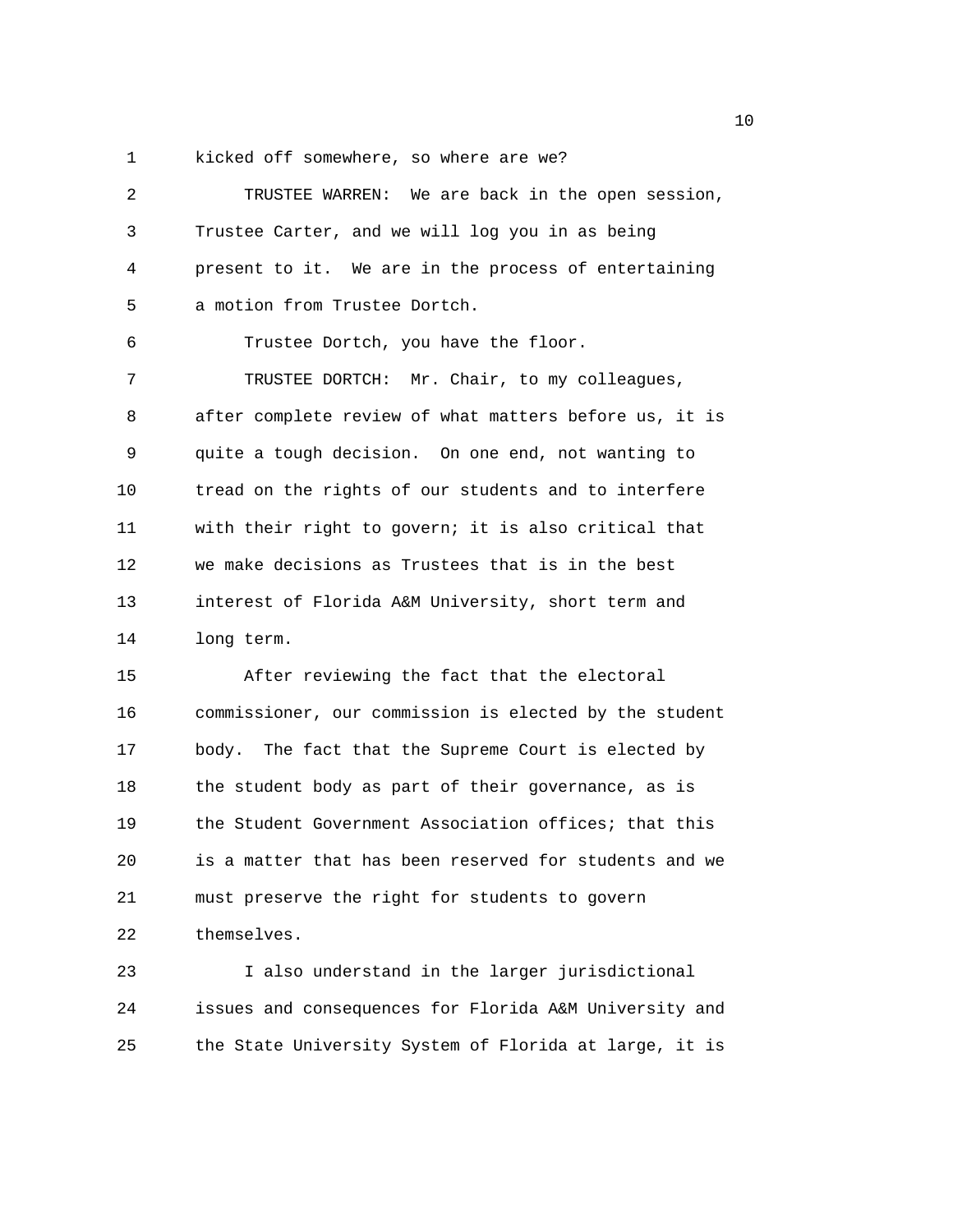1 necessary to, I feel, to appeal the court order to 2 maintain the integrity and autonomy -- and I say 3 autonomy -- of internal student procedures. 4 Also, given the exigent circumstances of this 5 legal matter, it was necessary to move forward 6 expeditiously in the matter that the University did. 7 I deem that one is what I would expect the Chairman of 8 the Board to, at least in consultation with general 9 counsel and administration, to take actions to at 10 least prepare us, to be prepared to address those 11 issues. 12 So all of that said, I therefore move that we 13 ratify the decision of the Chair to file notice of 14 appeal of the temporary injunction in the matter of 15 Bruno versus Florida A&M University, and to authorize 16 counsel to file an appeal and any necessary writs as 17 we move forward regarding this matter; and also, to 18 authorize appropriate litigation expenditures, 19 appropriate reasonable litigation expenditures, 20 consistent with the discussions in the closed 21 sessions. 22 TRUSTEE WARREN: Is there a second to Trustee 23 Dortch's motion? 24 TRUSTEE REED: I second the motion. 25 TRUSTEE WARREN: Who was the confirming second?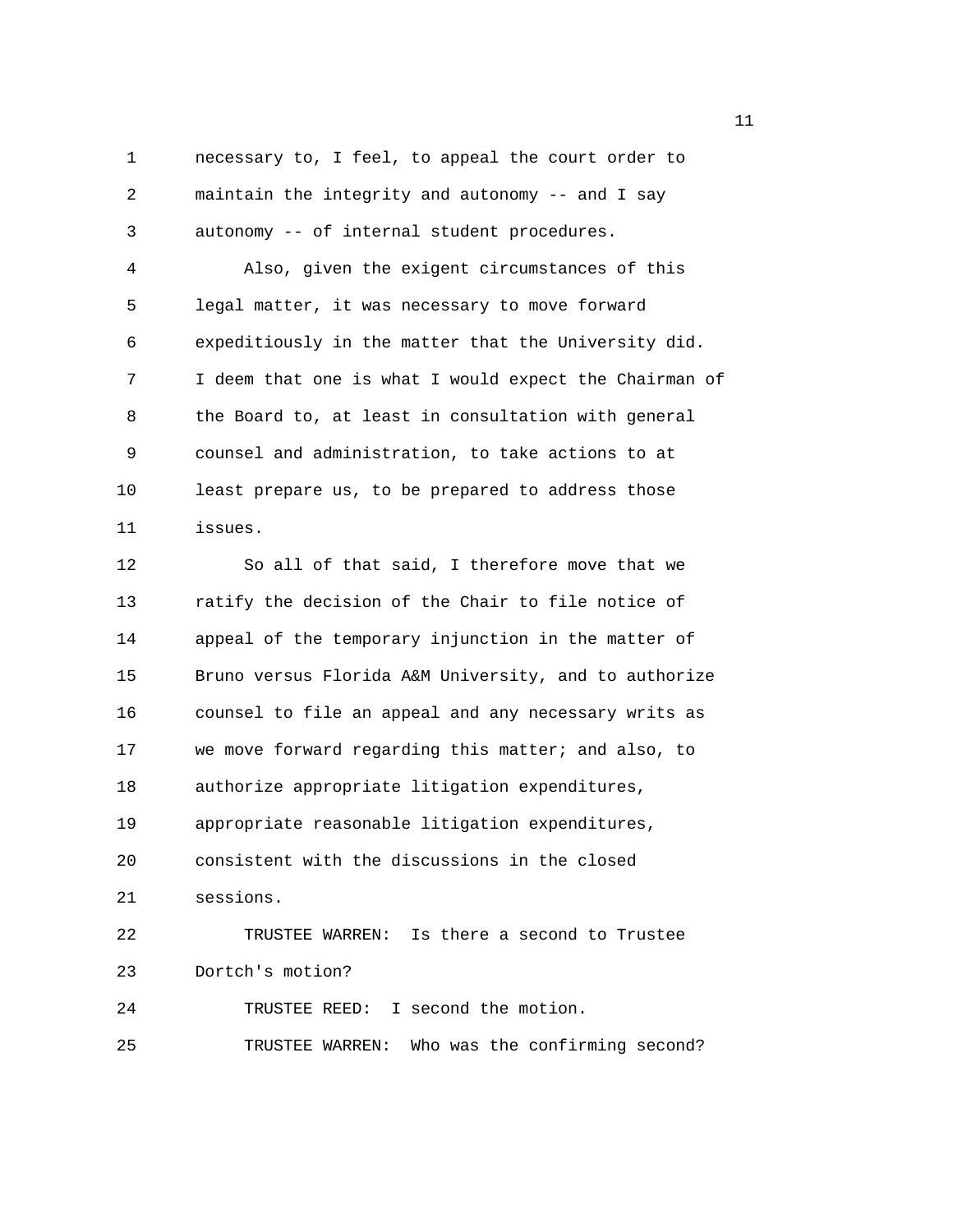1 I'm sorry.

| 2  | TRUSTEE REED: Trustee Reed.                            |  |
|----|--------------------------------------------------------|--|
| 3  | TRUSTEE WARREN: It's been moved and properly           |  |
| 4  | seconded by Trustee Reed. Any further questions        |  |
| 5  | and/or comments before we take a vote?                 |  |
| 6  | TRUSTEE LAWRENCE: Chair, this is Dave Lawrence.        |  |
| 7  | Hang on a second.                                      |  |
| 8  | TRUSTEE WARREN: Hang on a second. I heard              |  |
| 9  | Trustee Lawrence.                                      |  |
| 10 | TRUSTEE LAWRENCE: As you know, I need to depart,       |  |
| 11 | but let me say this. I can support the motion and      |  |
| 12 | understand the need for it and understand the need for |  |
| 13 | it on behalf of student democracy. What I want to      |  |
| 14 | accompany this is a full public relations plan. I      |  |
| 15 | don't mean shmoozing anybody. I mean a communications  |  |
| 16 | plan that alerts the media, the students, the faculty  |  |
| 17 | and, yes, all of us on the Board of Trustees, to       |  |
| 18 | exactly what the case is, for what we're doing, and    |  |
| 19 | why this is right for the students of Florida A&M      |  |
| 20 | University.                                            |  |
| 21 | TRUSTEE WARREN: Okay.                                  |  |
| 22 | TRUSTEE LAWRENCE: Yes, sir.                            |  |
| 23 | TRUSTEE WARREN: Okay. I'm sorry. Trustee               |  |
| 24 | Carter.                                                |  |
| 25 | TRUSTEE CARTER: Thank you. Mr. Chairman, at the        |  |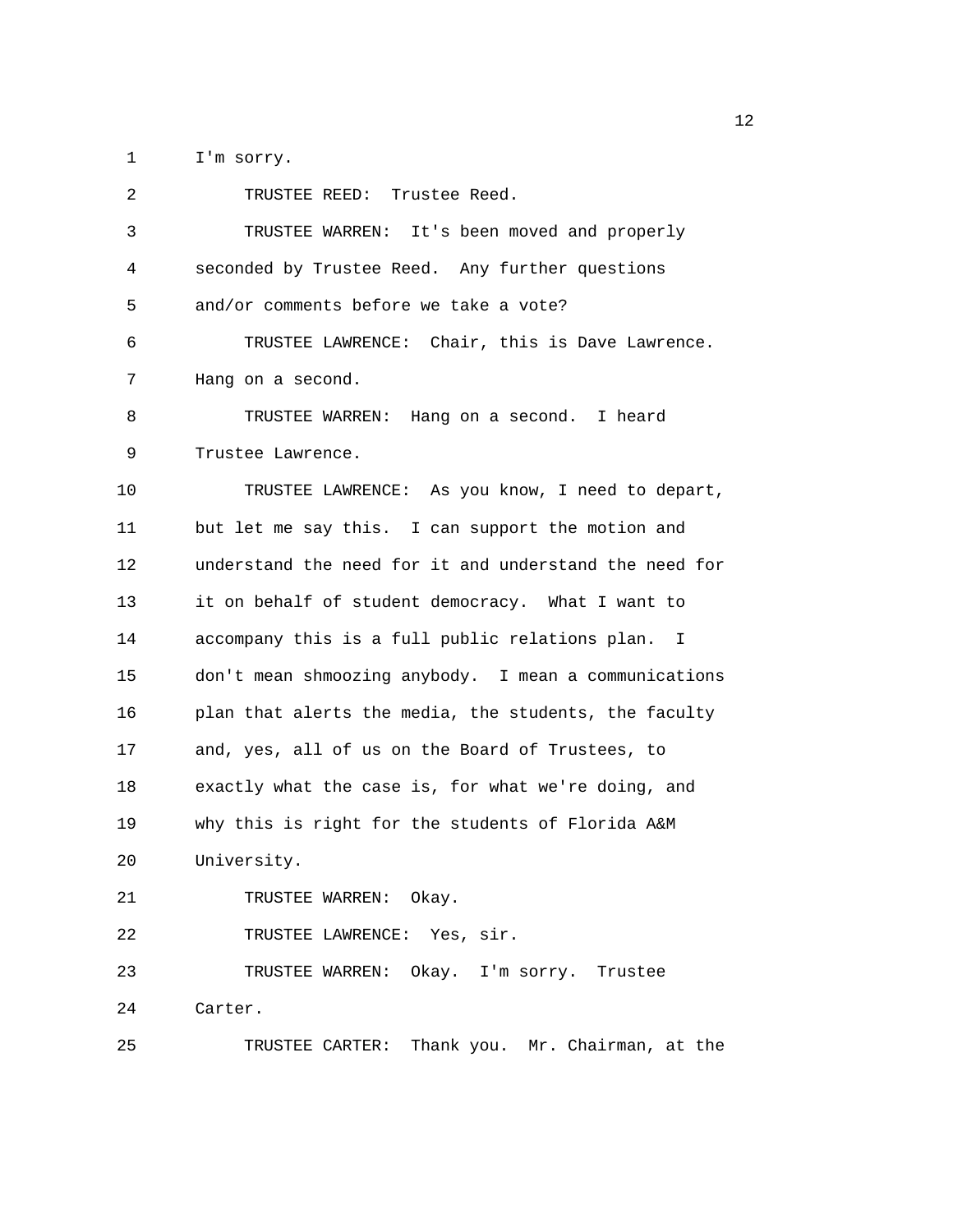1 appropriate time I want to speak against the motion.

2 TRUSTEE WARREN: This is the appropriate time. 3 TRUSTEE CARTER: Okay. Thank you, then if I'm 4 recognized.

5 TRUSTEE WARREN: You are.

6 TRUSTEE CARTER: First of all, in this context, I 7 look at this from the standpoint of I look at the 8 students and we're basically saying to them, do as we 9 say and not as we do, and that sounds like hypocrisy 10 to me; and hypocrisy, to me, is a stretch too far.

11 First of all, the University have remanded this 12 case because there's no actual basis. They never had 13 a trial. There's no evidentiary proceeding before. 14 There is a plethora of improprieties at Orlando 15 campus. The signatures were not proper, students did 16 not have the opportunity to vote, no proper list of 17 voters, no signatures, the ballots were not properly 18 numbered, improper counting of the ballots. I think 19 this is embarrassing, but by the same token, we cannot 20 reward bad behavior. I think the University could 21 have handled it better and we wouldn't have been in 22 this situation.

23 So my perspective is to say that if had the 24 University given their students an opportunity to be 25 held a form of due process, we wouldn't even be here,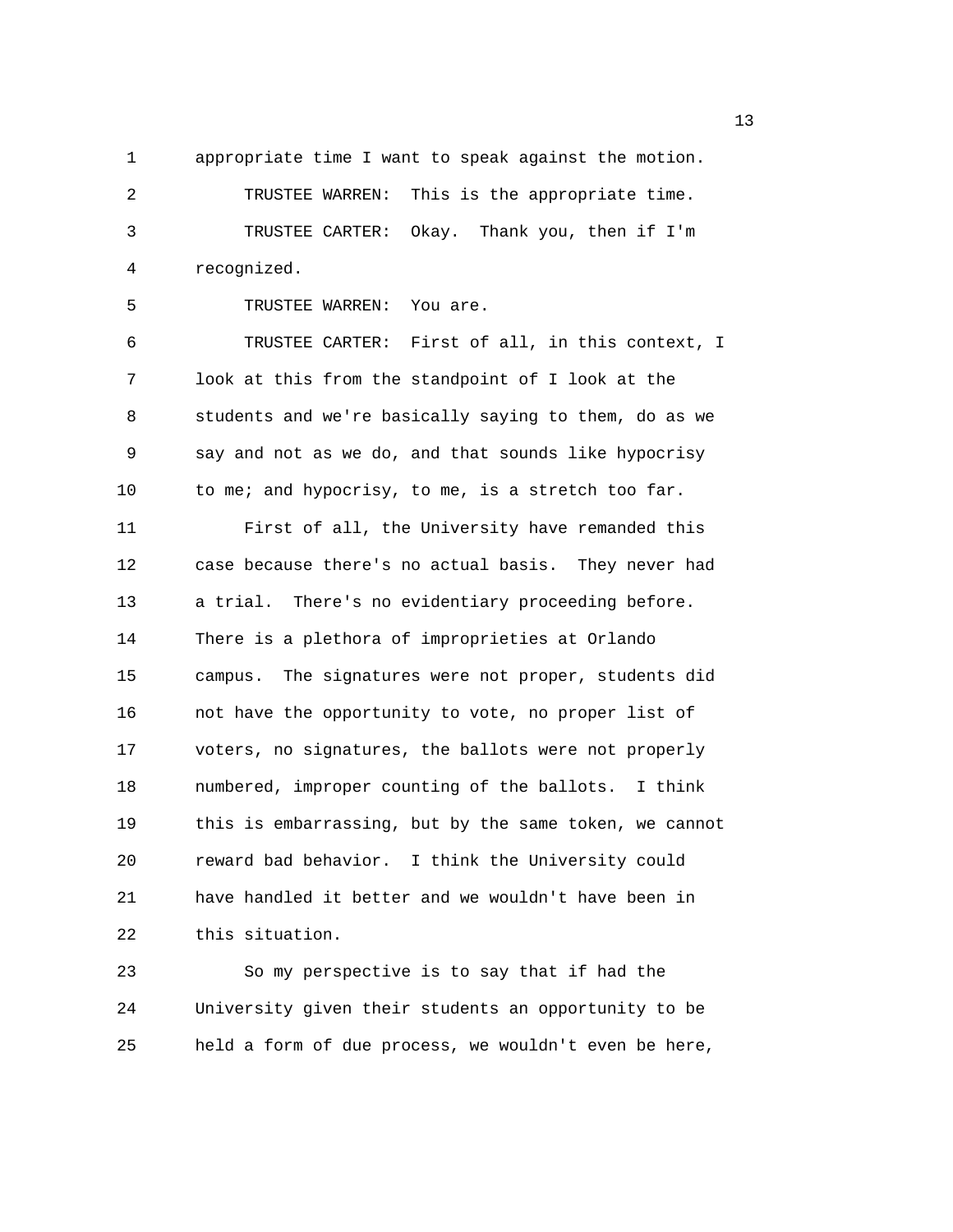1 so for that reason I'm voting no against the motion. 2 TRUSTEE WARREN: We'll take a vote in a moment, 3 Trustee Carter. 4 Are there others that have questions and/or 5 comments? 6 TRUSTEE PERRY: Yes. This is Belvin Perry. 7 TRUSTEE WARREN: Trustee Perry? 8 TRUSTEE PERRY: I am very concerned we were not 9 provided adequate information to make an intelligent 10 decision on this phone. We weren't provided a copy of 11 Judge Cooper's order and we weren't provided a copy of 12 the transcript. We were not provided even copies of 13 what happened with the students in their own internal 14 organization, nor any rules or procedures. 15 As I said before, Judge Cooper is a Circuit Court 16 judge. His ruling is only binding in this particular 17 case. He's not a District Court of Appeals judge, and 18 my take is, that we are going to be expending funds 19 that may end up creating bad law when there's no need 20 to. 21 Thank you. 22 TRUSTEE WARREN: Thank you, Trustee Perry. 23 Are there others? 24 All right. So what's your pleasure, ladies and 25 gentlemen? Is there a call for the question or not?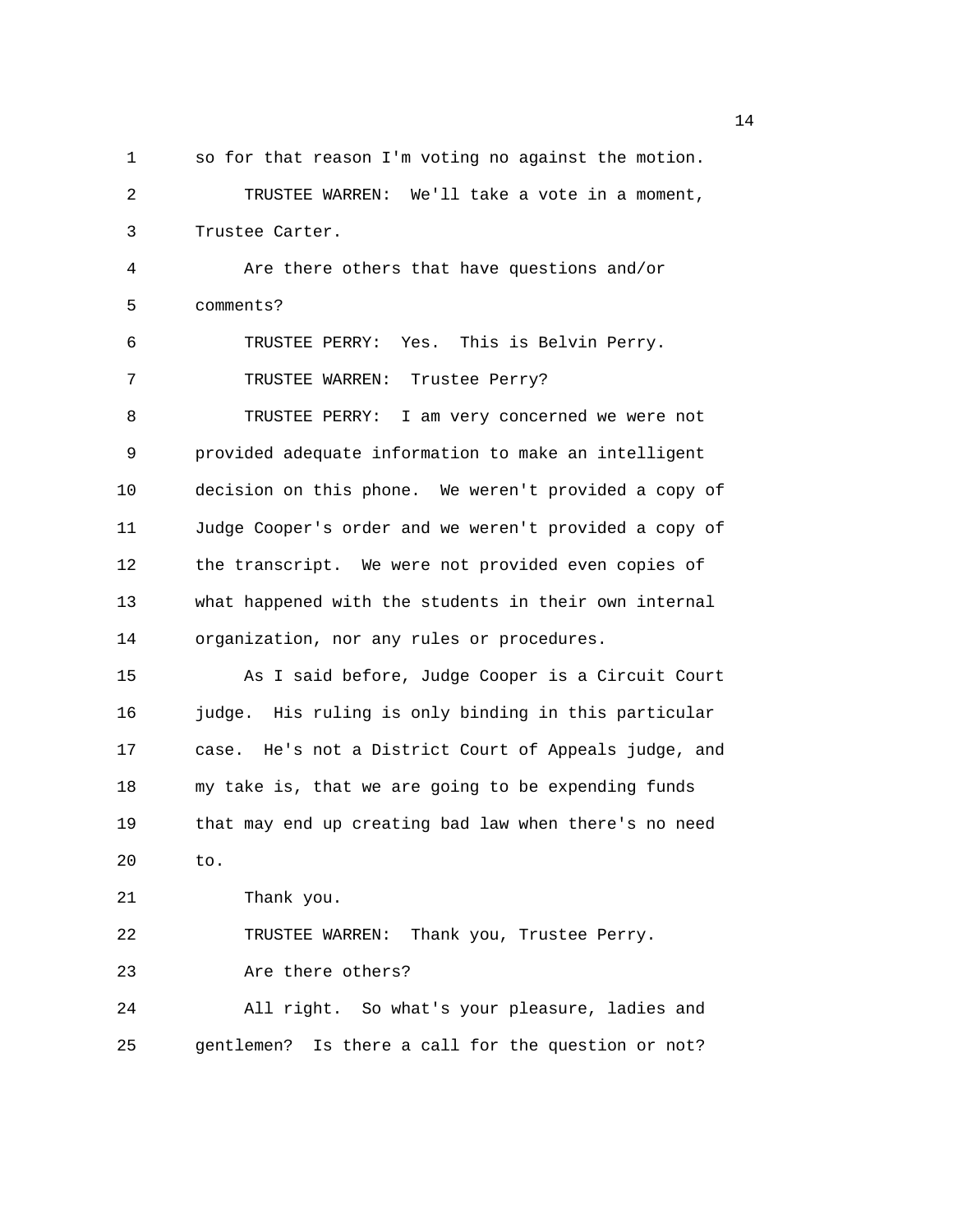- 
- 1 TRUSTEE LAWSON: I just had one last question.

| 2  | This is Lawson, I'm sorry.                             |
|----|--------------------------------------------------------|
| 3  | TRUSTEE WARREN:<br>Trustee Lawson.                     |
| 4  | TRUSTEE LAWSON: Yes. Thank you, Mr. Chair.             |
| 5  | As we look at the motion, I fundamentally support      |
| 6  | the motion because I think there are broader           |
| 7  | implications, but I'm hopeful throughout this process  |
| 8  | we can review or the appropriate people can review the |
| 9  | Supreme Court's internal processes on campus, because  |
| 10 | if I'm reading the information correctly, it appears   |
| 11 | that Mr. Bruno did not get an opportunity to state his |
| 12 | case, which was simply, most of the improprieties or   |
| 13 | all of the improprieties took place at the Orlando     |
| 14 | campus, which is where I believe the votes should      |
| 15 | reside.                                                |
| 16 | Now, I assume that fact is correct. No one has         |
| 17 | told me that. Unfortunately, I'm forced to get my      |
| 18 | information through the Democrat. So if that's         |

19 correct, that's my only concern, but fundamentally, I 20 do understand the bigger picture of the motion and do 21 plan to support it.

22 TRUSTEE WARREN: Thank you, Trustee Lawson. 23 Are there others? 24 TRUSTEE MOORE: Trustee Moore. Call the

25 question.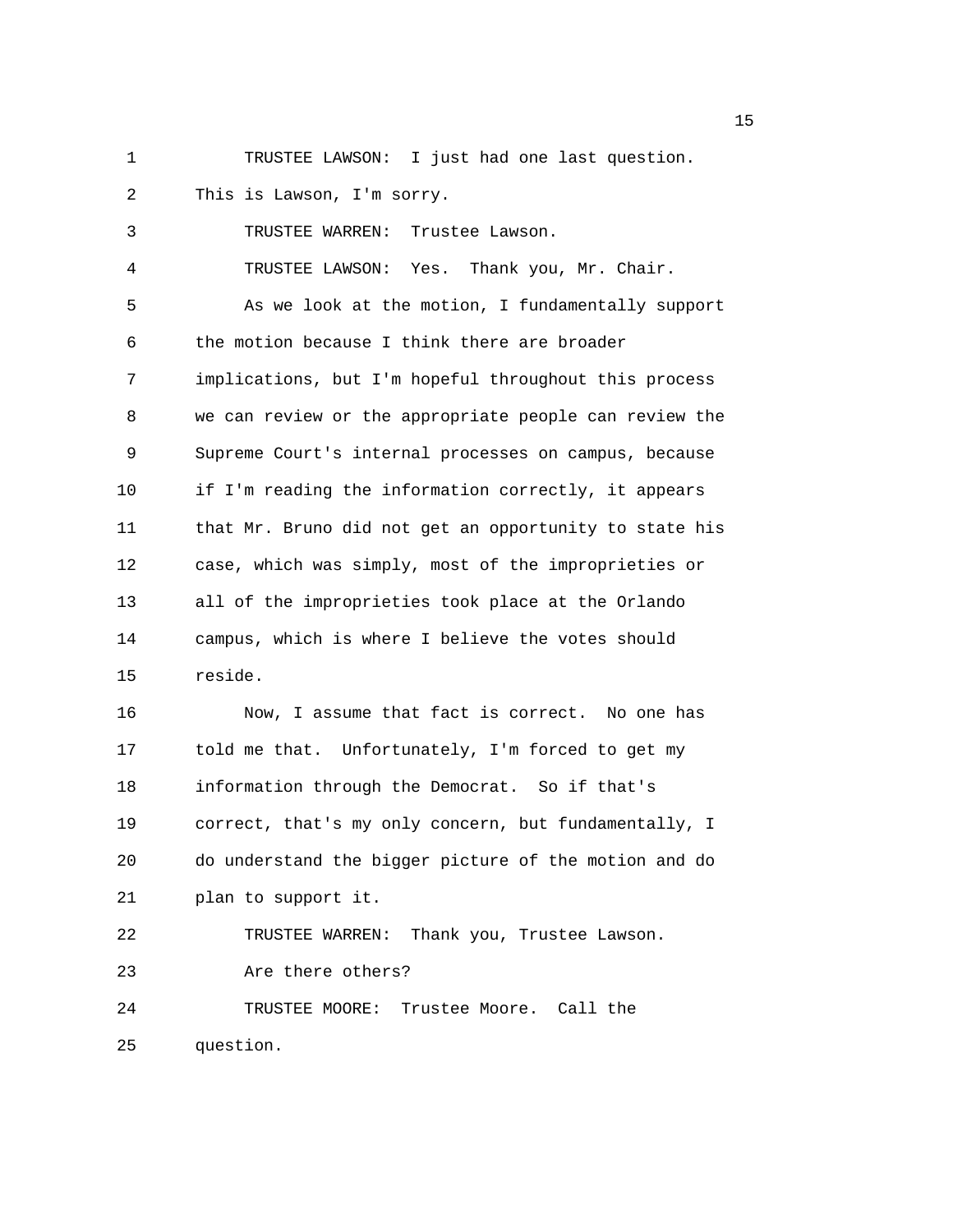1 TRUSTEE WARREN: The question has been called by 2 Trustee Moore and has been seconded. 3 So I would like to have a voice vote. Attorney 4 Barge-Miles, if you could record the voice vote for 5 us, please? 6 ATTORNEY BARGE-MILES: Trustee Carter? 7 TRUSTEE CARTER: No. 8 TRUSTEE WARREN: Hold on. This is -- all in 9 favor of the motion. Sorry, say individually whether 10 favor or not. I'm sorry. 11 ATTORNEY BARGE-MILES: Trustee Carter? 12 TRUSTEE CARTER: No. 13 ATTORNEY BARGE-MILES: Trustee Dortch? 14 Trustee Dortch? 15 Trustee Grable? 16 TRUSTEE GRABLE: No. 17 ATTORNEY BARGE-MILES: Trustee Dortch? 18 TRUSTEE DORTCH: Yes, I was on mute. 19 ATTORNEY BARGE-MILES: Trustee Dortch? 20 TRUSTEE DORTCH: Yes. 21 ATTORNEY BARGE-MILES: Trustee Graham? 22 TRUSTEE GRAHAM: No. 23 ATTORNEY BARGE-MILES: Trustee Lawrence? 24 TRUSTEE LAWRENCE: Yes. 25 ATTORNEY BARGE-MILES: Trustee Lawson?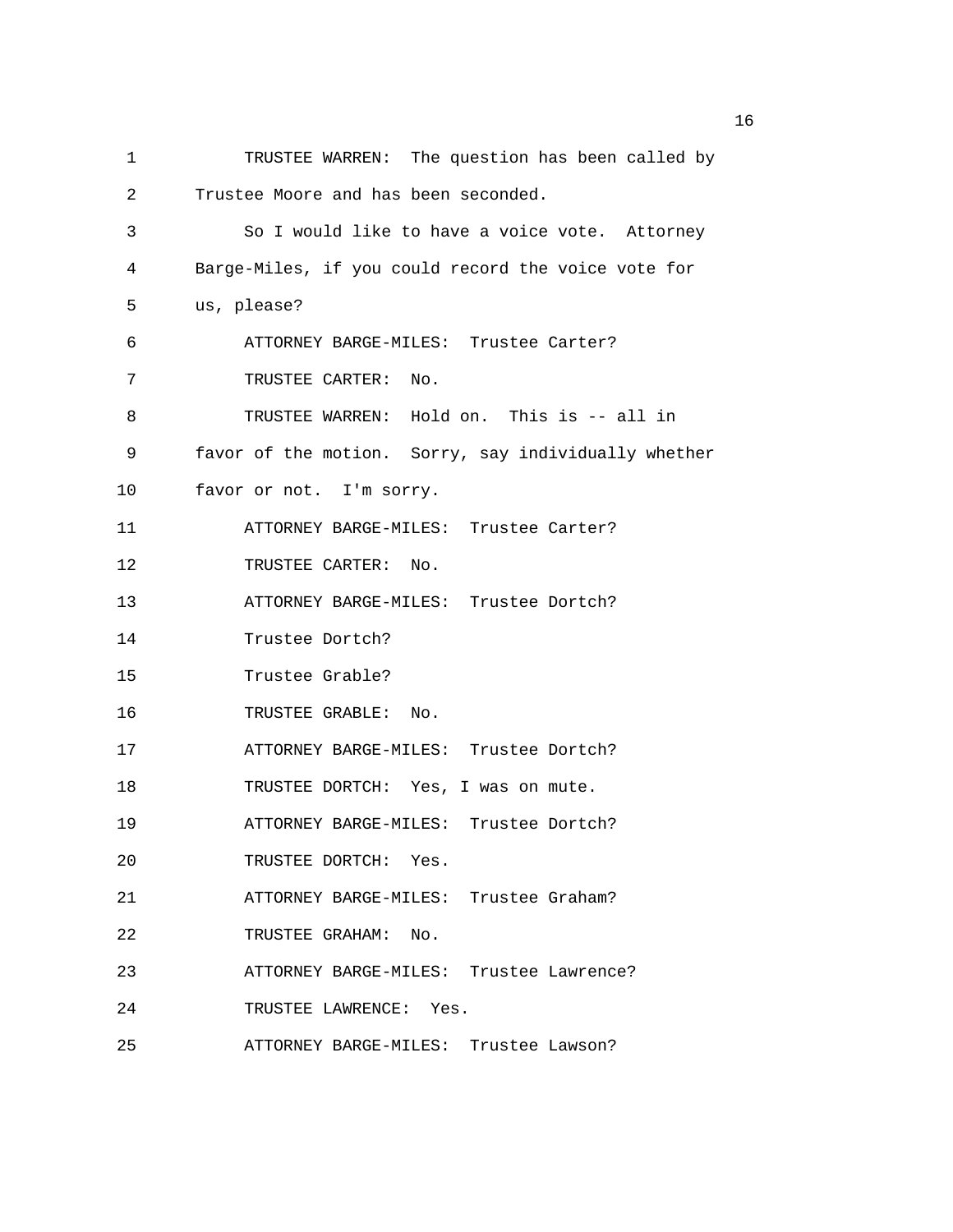1 TRUSTEE LAWSON: Yes.

2 ATTORNEY BARGE-MILES: Trustee McCoy? He's off

3 of the line.

| Trustee Moore? |  |
|----------------|--|
|                |  |

5 TRUSTEE MOORE: No.

6 ATTORNEY BARGE-MILES: Trustee Perry?

7 TRUSTEE PERRY: No.

8 ATTORNEY BARGE-MILES: Trustee Reed?

9 TRUSTEE REED: Yes.

10 ATTORNEY BARGE-MILES: Trustee Warren?

11 TRUSTEE WARREN: Yes.

12 ATTORNEY BARGE-MILES: Trustee Washington?

13 TRUSTEE WASHINGTON: Yes.

14 ATTORNEY BARGE-MILES: Trustee Woody?

15 TRUSTEE WOODY: Yes.

16 ATTORNEY BARGE-MILES: Seven yesses, five nos.

17 TRUSTEE WARREN: All right. Sounds like the

18 motion carries.

19 TRUSTEE DORTCH: Mr. Chairman?

20 TRUSTEE WARREN: Who is speaking?

21 TRUSTEE DORTCH: Trustee Dortch.

22 TRUSTEE WARREN: Trustee Dortch.

23 TRUSTEE DORTCH: In light of what we've heard, I 24 think it's important, since we are one family and one 25 team, I think there is a grave concern that, one, we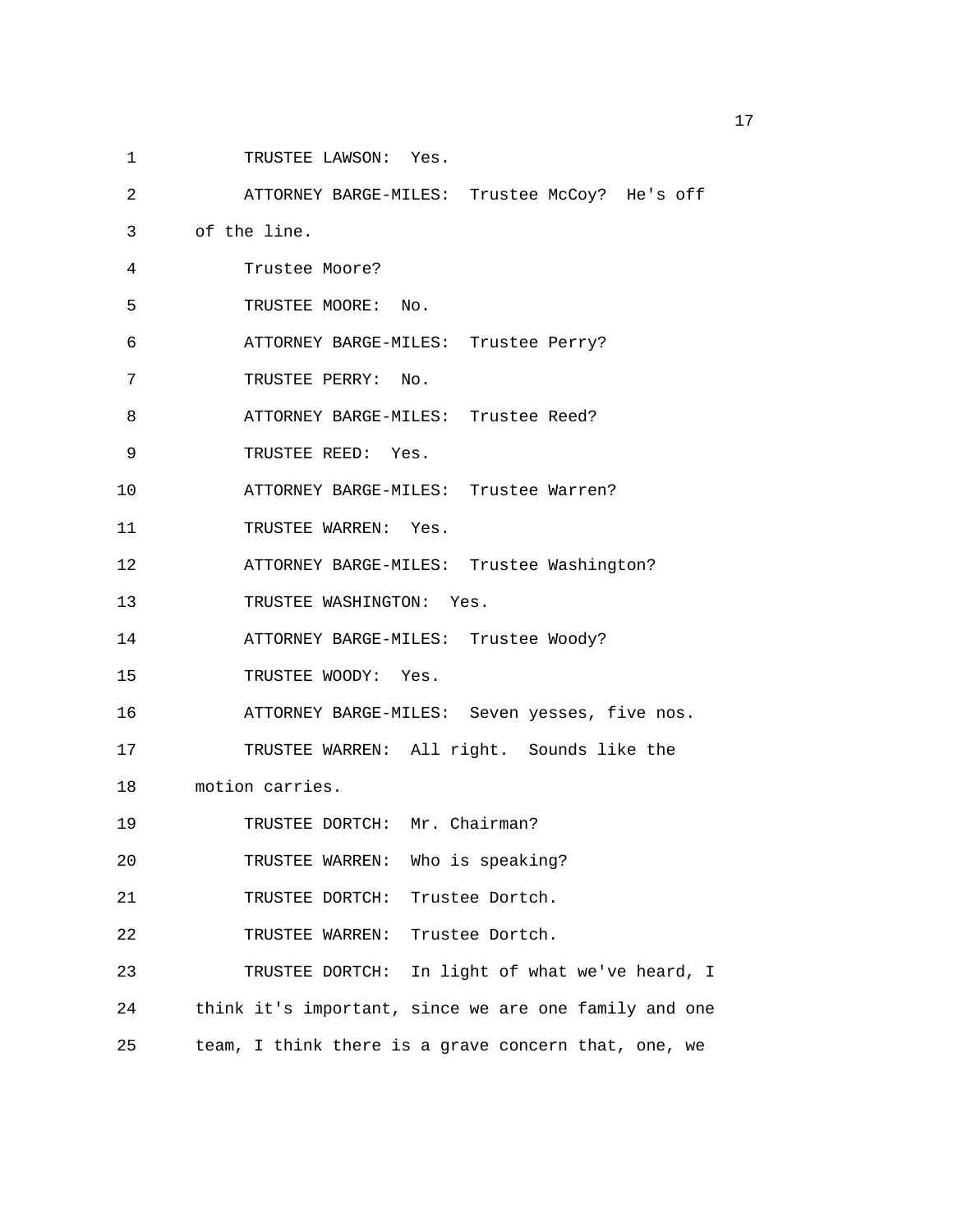1 don't just take this action and leave nothing about 2 the other activities.

3 One, I think the Trustees should get some kind of 4 defined plan for us to deal, in terms of crisis 5 management in this matter, because alumni and all need 6 to get as best possible actions so we make it clear 7 that we are not -- decisions we make on this is not 8 about us interfering and saying the students were 9 right or wrong. I think that needs to be done and 10 explained.

11 This is a far greater issue than just that, and 12 that's why we are taking the action. It's about the 13 judge's action and not in anything material to what 14 the students did. I think that should be part of a 15 plan that should be in place.

16 I also encourage that you, as Chair, may appoint 17 a two- or three-member team, or whatever you so 18 choose, task force, to really look at this whole 19 matter and to -- since as I heard that the policies 20 were approved by this board, and if I'm correct in 21 what I heard, why we don't dictate that. I think we 22 need to work together with student leadership to try 23 and clear up these kinds of issues.

24 We all know that in a general election in the 25 public, if there's improprieties, they usually throw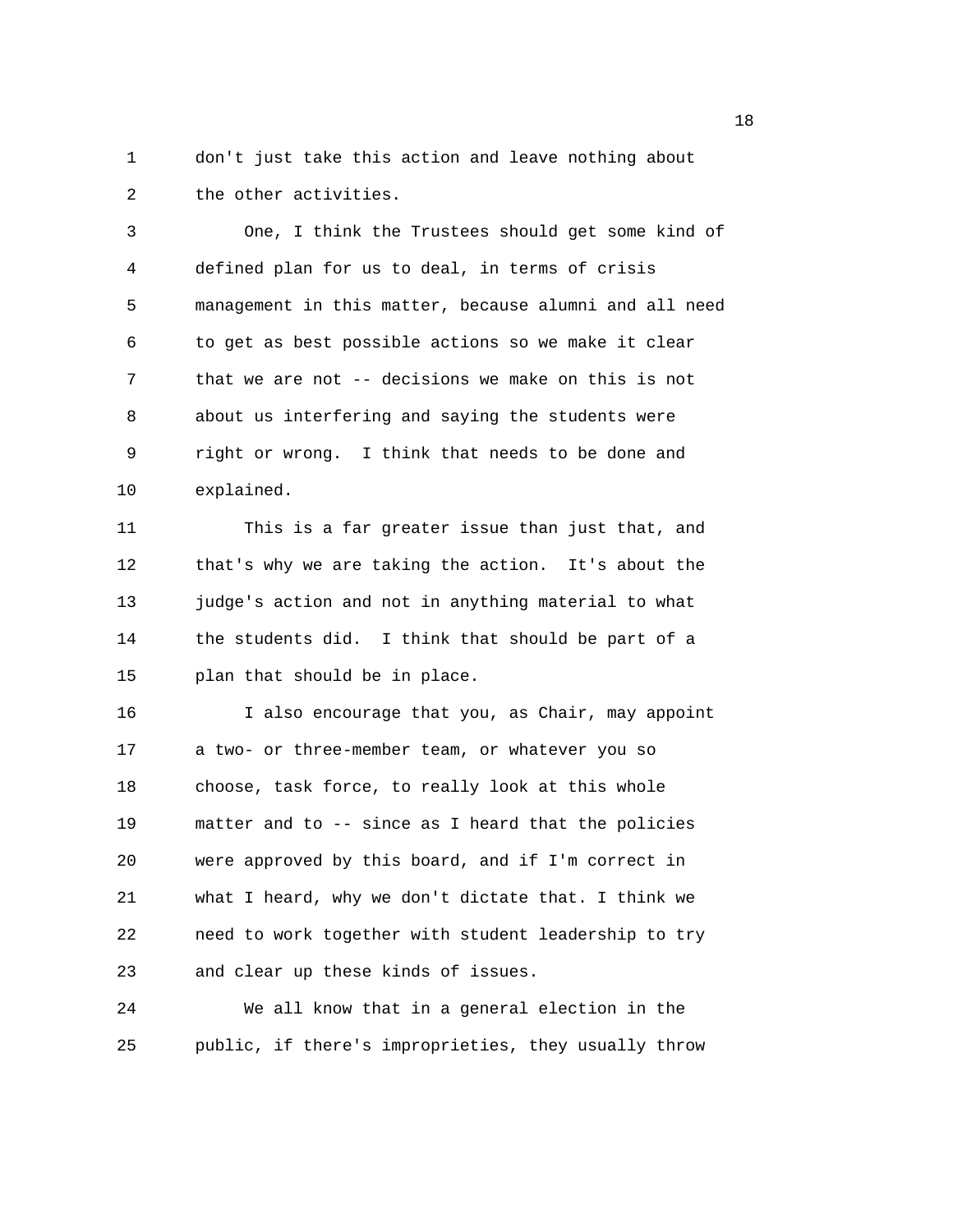1 out the whole election. But on the students

2 situation, I think that needs to be addressed. 3 And we all know, as you said, I am very concerned 4 that we are sitting in a Trustee Board meeting and not 5 one time did this issue come to us, to give us any 6 indication this was brewing, which again, as we said, 7 transparency and communication. I have a serious 8 problem with that, and other things that happened and 9 we were not informed.

10 We have got a build or trust, and at the same 11 time we can't do our job if we are not informed, 12 because information is power.

13 So I would recommend those things follow this, so 14 in no way it does not appear we're taking sides with 15 any students in this. I think FAMU should be afforded 16 to every student, whether a student ran and got one 17 vote or ran and got 5,000 votes. It still must be one 18 of fairness, and we need to make sure this one is 19 addressed appropriately.

20 TRUSTEE WARREN: Thank you, Trustee Dortch. 21 Are there any others who would like to weigh in 22 here?

23 TRUSTEE REED: This is Trustee Reed. I think the 24 other comments that were made by the members of the 25 board is surrounding the issues of transparency, and a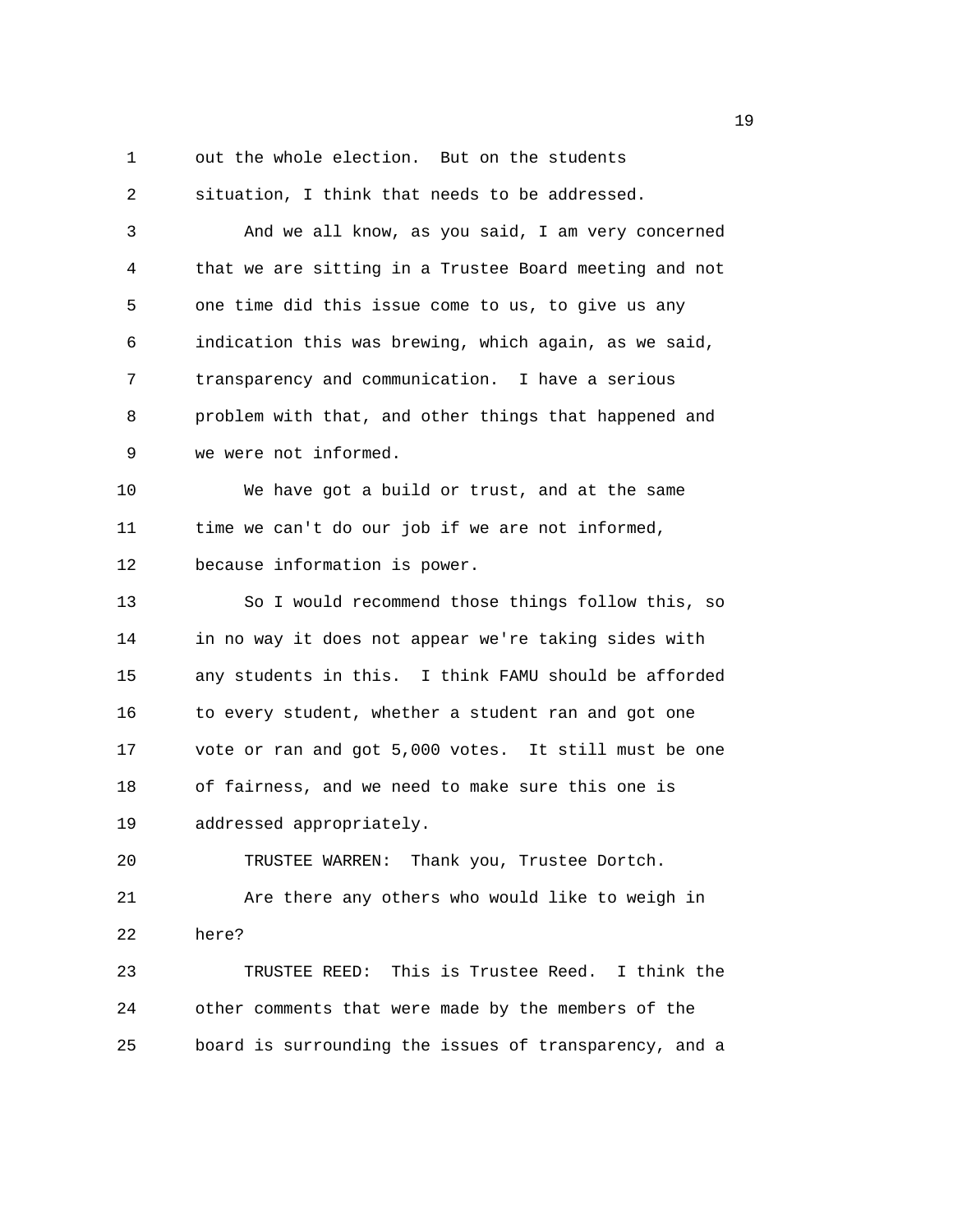1 lot of the documentation that we've had a chance to 2 come to understand; the legal, in essence, but hasn't 3 really explained how the process works. 4 I think in accordance with all of the 5 communication that's been taking place, publicly, that 6 we really need to be very transparent in to how does 7 governance process work, and who is making what 8 decisions where. I don't think that's clear 9 internally, as well as externally, to others that I 10 have kind of had the chance to kind of wave from 11 (inaudible) opinion. 12 So from a communication standpoint, as you 13 discussed before, I think it's paramount we provide 14 clarity to the community as what the decisions are and 15 how these matters are being managed accordingly and 16 who in this University who has the responsibility and 17 the role that the University has in that process. We 18 need to make it very transparent and clear. 19 TRUSTEE CARTER: Mr. Chairman? 20 TRUSTEE WARREN: Yes. 21 TRUSTEE CARTER: This is Trustee Carter. 22 TRUSTEE WARREN: Trustee Carter. 23 TRUSTEE CARTER: I really do think that we have a 24 tremendous journey ahead of us to generate some 25 credibility when you consider that, you know, I know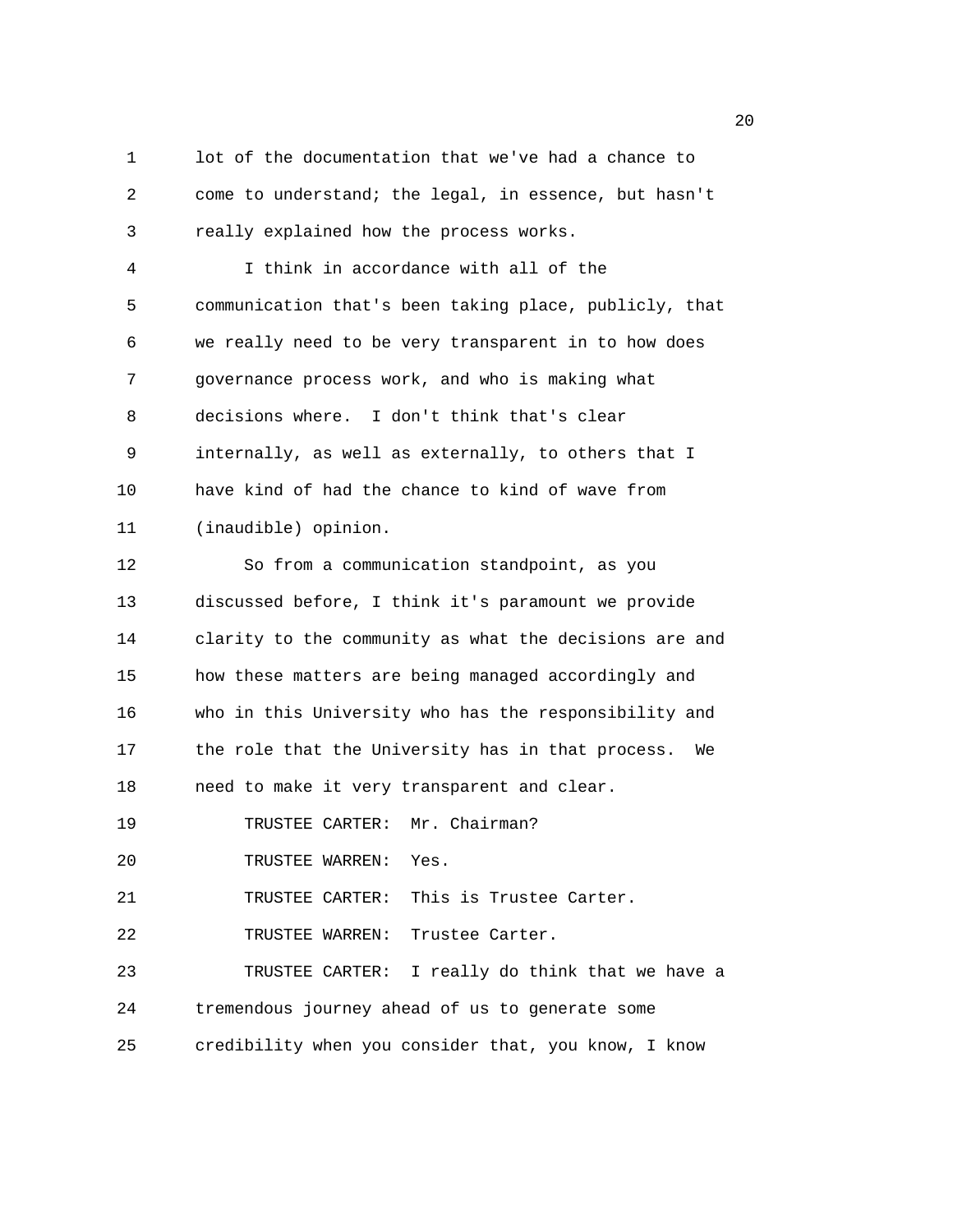1 the vote is over and I don't want to rehash that or 2 anything like that, but we're dealing with getting 3 involved in the student elections when we have far 4 more significant issues to deal with, although they 5 are related.

6 And I think that -- I think that going forward 7 we're going to have to be far more transparent. We're 8 going to have a far more robust communications system, 9 so we know in advanced what's going on with the 10 university and when we do have someone who we need to 11 update and has questions, we can answer it 12 intelligently. And on matters of litigation, 13 obviously, the press respect that when they say it's a 14 matter of litigation, they're not going to stress 15 that.

16 But I do think we have a far more fundamental 17 problems is with our communications, our transparency 18 and with our accountability, and I sincerely hope we 19 can begin today working on improving that.

20 Now, to all of our stakeholders -- not just to 21 the members of the Board of Trustees or to Board of 22 Governors, but to the students, to the faculty to the 23 alumni, and also the people in the community that 24 supports the University and are going to continue to 25 support the University. I think there's nothing wrong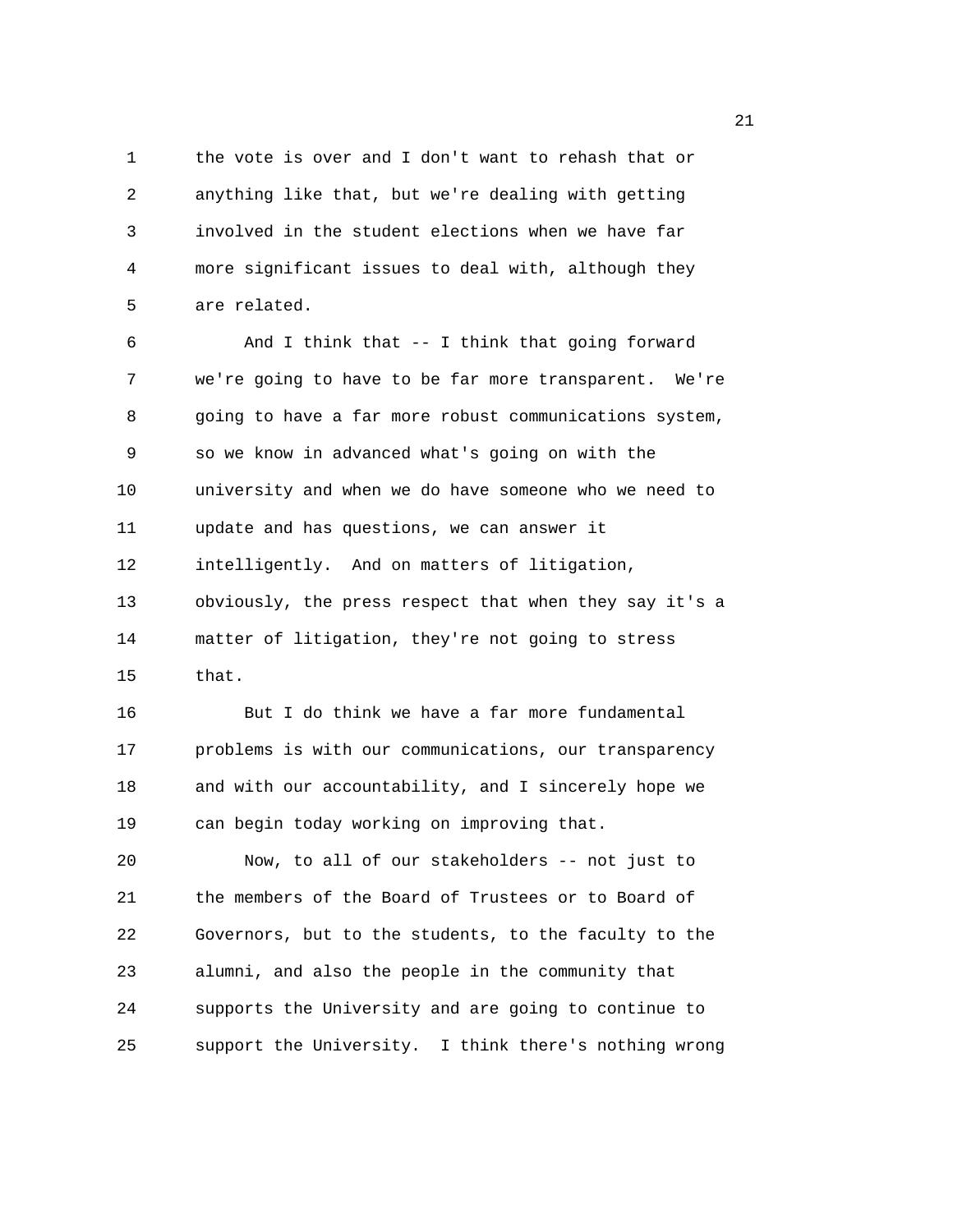1 with being upfront and truthful with people, and we 2 really need to do that so I think we need to start 3 today on doing that, Mr. Chairman. 4 TRUSTEE WARREN: Thank you, Trustee Carter. 5 Hand on a second, guys. We have one other issue 6 to deal with while we have a quorum. Can we deal with 7 that, and then we can come back and have discussion, 8 if you would like, around any topic that you want. 9 Well, actually we can't. 10 TRUSTEE GRABLE: Mr. Chairman, (inaudible) for 11 enough for us to be able to -- (inaudible) and I think 12 this would be an appropriate time. To delay it may 13 mean that some of us won't be on the line, and I'm 14 sorry to interrupt, but I'm, no. 15 TRUSTEE WARREN: Trustee Grable, the thing is, we 16 have another issue that we need to vote on. 17 TRUSTEE GRABLE: I understand that, Mr. Chairman, 18 but you know (inaudible) and I would like to make my 19 comment. It will be short. 20 TRUSTEE WARREN: Well, we have enough of you 21 remaining to deal with the banking issue as we go 22 forth. 23 TRUSTEE GRABLE: Well, my comment is will be 24 through in one minute. 25 TRUSTEE DORTCH: Well, Mr. Chair, you are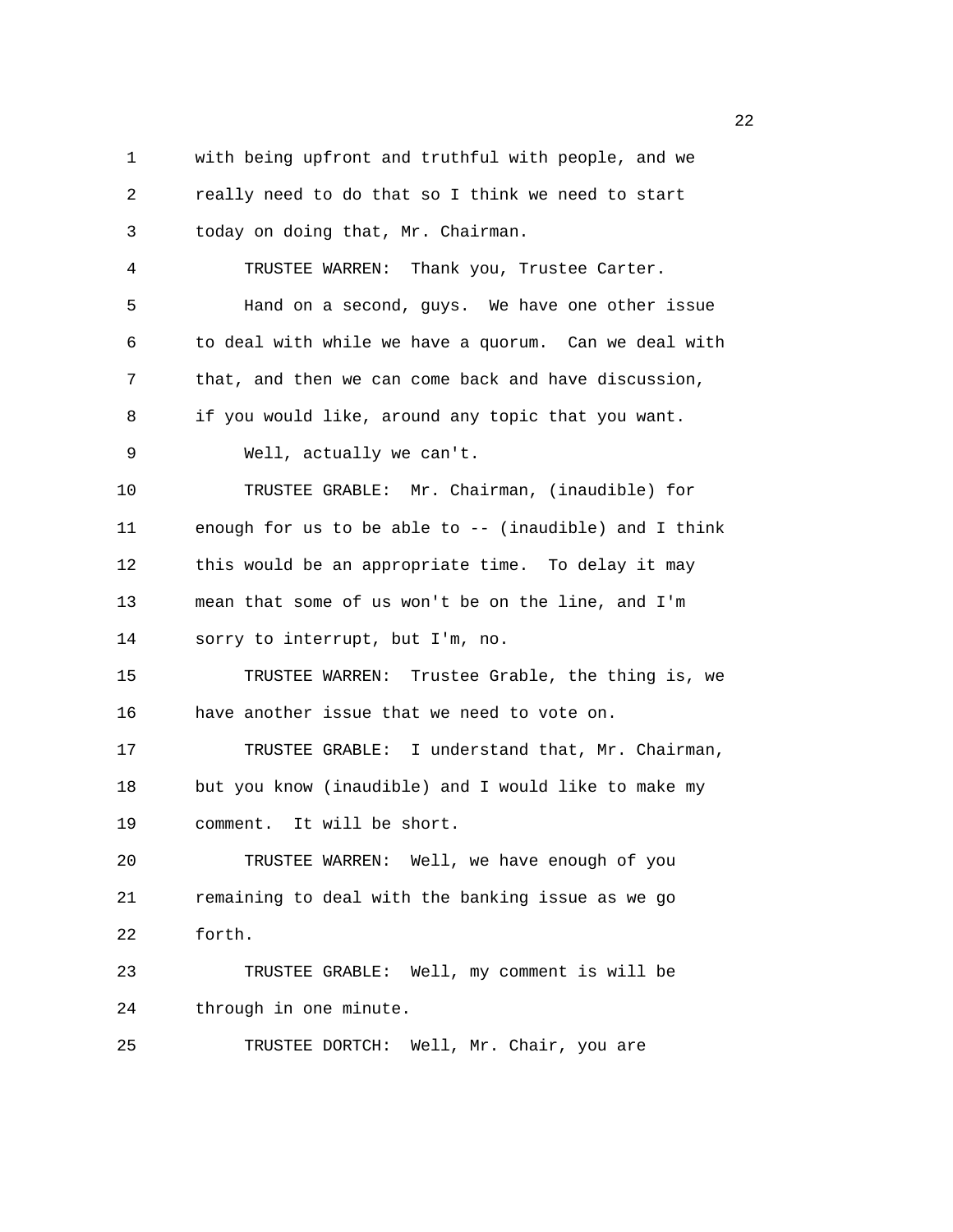1 controlling this meeting and that is your call.

2 TRUSTEE WARREN: I would like to deal with the 3 business issue, and I will open the floor for 4 discussion following it, but I need to get this issue 5 done so that the university can do its business. 6 TRUSTEE GRABLE: And I agree with that, but let 7 me offer for the future, that if you're going to open 8 the discussion for us to be able to make comments 9 about a vote, and you allow one member to do that, 10 that then you're setting up some sort of system that I 11 think you don't intend to do. 12 So I will defer, but I would like for us to keep 13 that in mind in the future. And I do recognize you as 14 the chair, but once you allow one member to speak on 15 an issue, I think it's only fair that the rest of us 16 get an opportunity. 17 TRUSTEE WARREN: I couldn't agree with you more, 18 Trustee Grable, and I did not say we would not come 19 back to those comments. I just want to make sure that 20 we get the business of the University done. It's a 21 very small issue. If we can do that and get it over 22 with, we'll be right back to open mic. 23 So can we do that? 24 TRUSTEE GRABLE: Thank you, I will defer. 25 TRUSTEE WARREN: So our next item of business is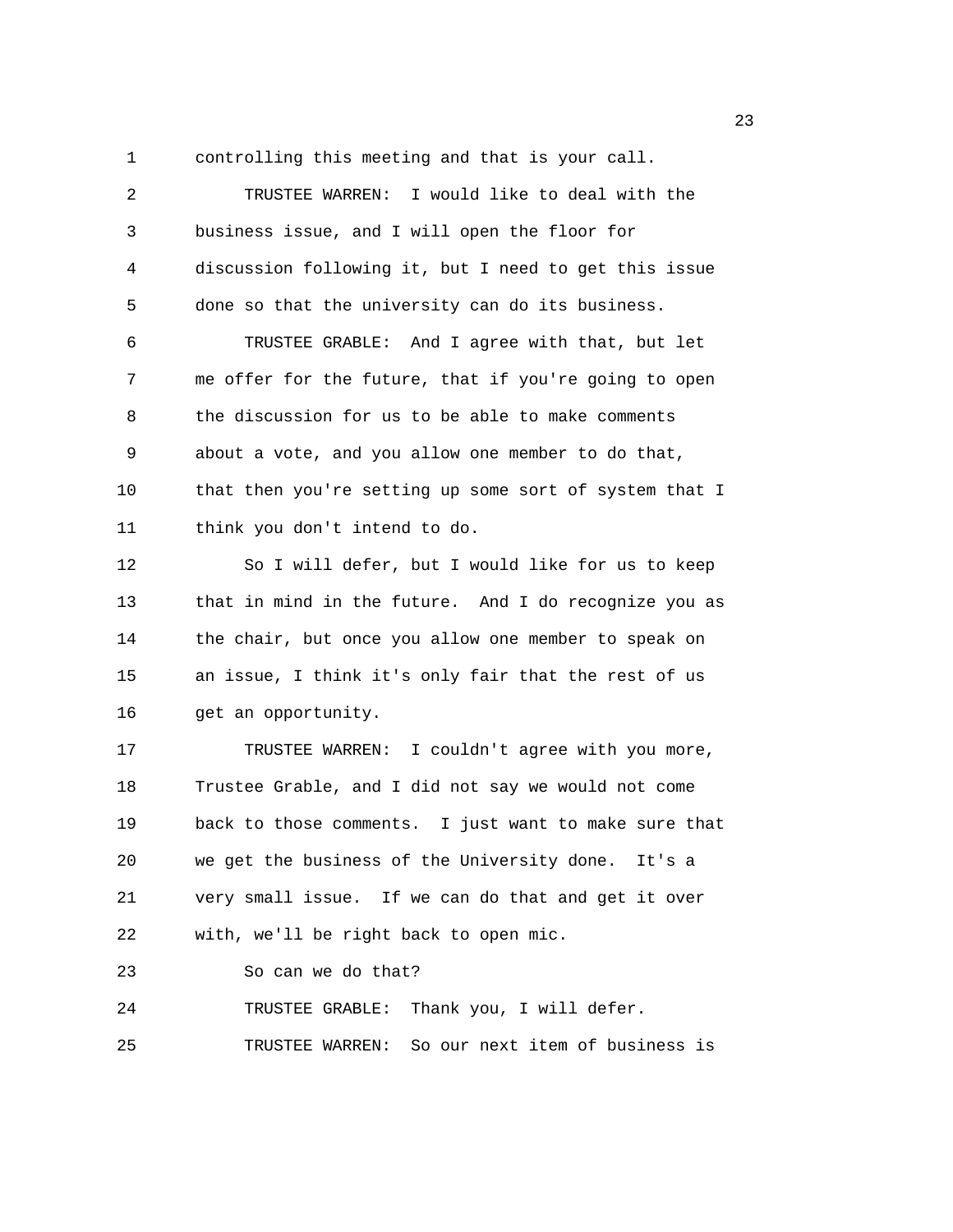1 to discuss the banking resolution.

| 2  | Attorney Thomas, if you could brief us on that so      |
|----|--------------------------------------------------------|
| 3  | we can take action on that.                            |
| 4  | ATTORNEY THOMAS: Sure. The resolution before           |
| 5  | you is on naming authorized signatories. Section       |
| 6  | 1011.42 Florida Statutes, and University Regulation    |
| 7  | 1.021 requires that the Board of Trustees designate    |
| 8  | and record in its minutes the legal name and position, |
| 9  | the title of any University employee authorized to     |
| 10 | sign checks to pay any legal obligations of the        |
| 11 | University.                                            |
| 12 | The resolution designates that the authorized          |
| 13 | signatories will become effective upon passage of this |
| 14 | resolution, and any prior authorizations regarding     |
| 15 | this matter are rescinded.                             |
| 16 | TRUSTEE WARREN: Is there a motion around the           |
| 17 | resolution?                                            |
| 18 | So moved.<br>TRUSTEE WOODY:                            |
| 19 | Second.<br>TRUSTEE LAWSON:                             |
| 20 | I think that was Trustees Woody<br>TRUSTEE WARREN:     |
| 21 | and Lawson?                                            |
| 22 | TRUSTEE LAWSON: Yes.                                   |
| 23 | TRUSTEE WOODY: Yes, that's correct.                    |
| 24 | TRUSTEE LAWSON: Correct.                               |
| 25 | TRUSTEE WARREN: Are there any questions or             |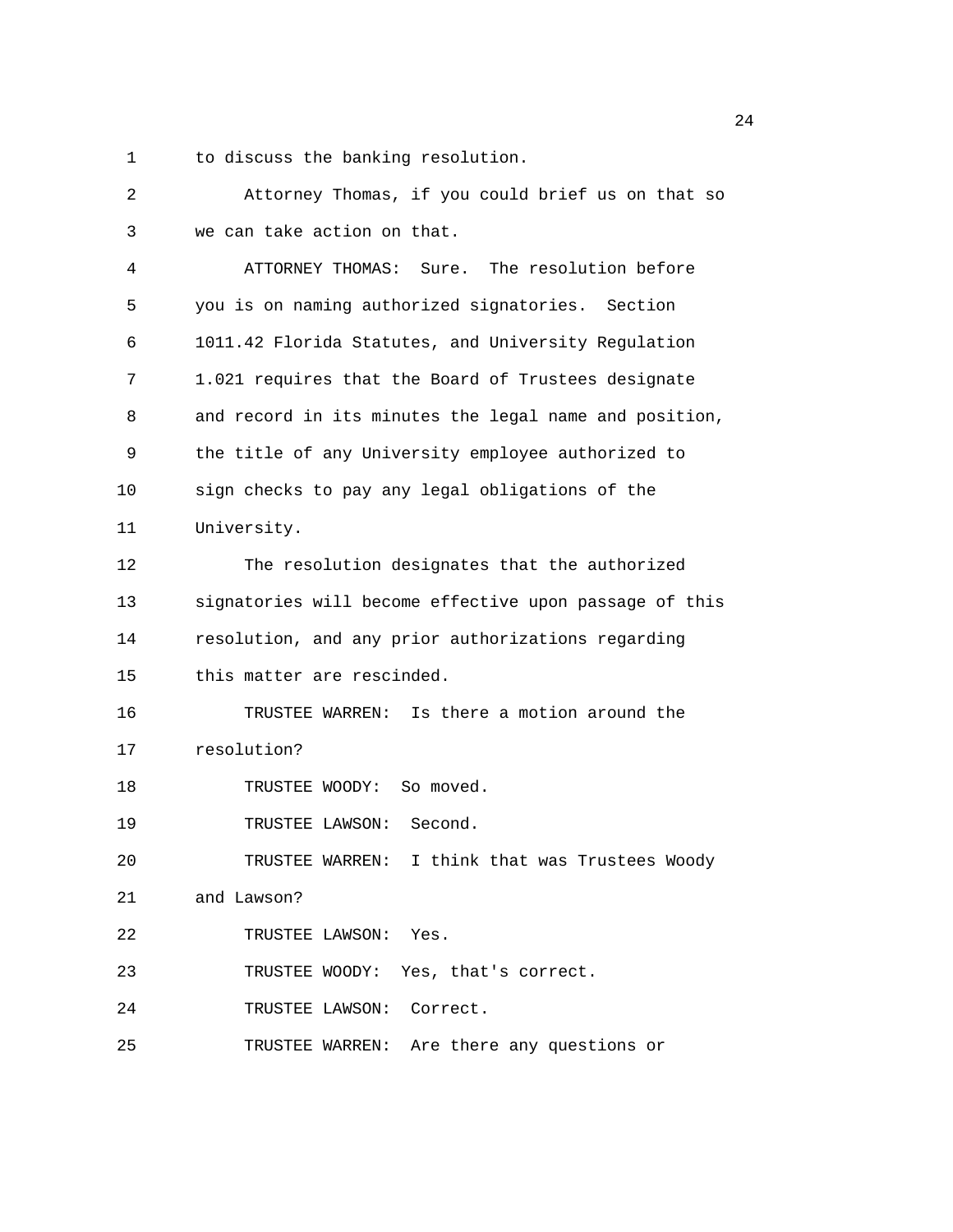1 comments about the resolution?

2 Hearing none, all in favor signify by saying 3 "aye." 4 (All answer in the affirmative.) 5 TRUSTEE WARREN: Those opposed, like sign. 6 Thank you, ladies and gentlemen. 7 So now, with that being done, Trustee Grable, 8 thank you for your patience with me there. 9 We will go back, for to those of you who would 10 like to weigh in further with direction to us and to 11 staff about how we go forward with this issue; the 12 larger issue for us to undertake at the University 13 around this are emanating from it anyways. 14 So Trustee Grable, you have the floor. 15 Trustee Grable, are you still there? 16 TRUSTEE GRABLE: I was on mute. I'm sorry. I 17 wonder if we take this situation we were faced with 18 regarding the litigation that we were discussing 19 earlier, and if the tables were turned and Mr. Bruno 20 was in the position of Victor Chrispin, I believe -- 21 if I'm mispronouncing his name -- I do apologize -- I 22 wonder how that would have turned out. And that's 23 what concerns me the most. 24 I heard the attorneys suggest that this is about

25 the students, but it's not just -- my vote wasn't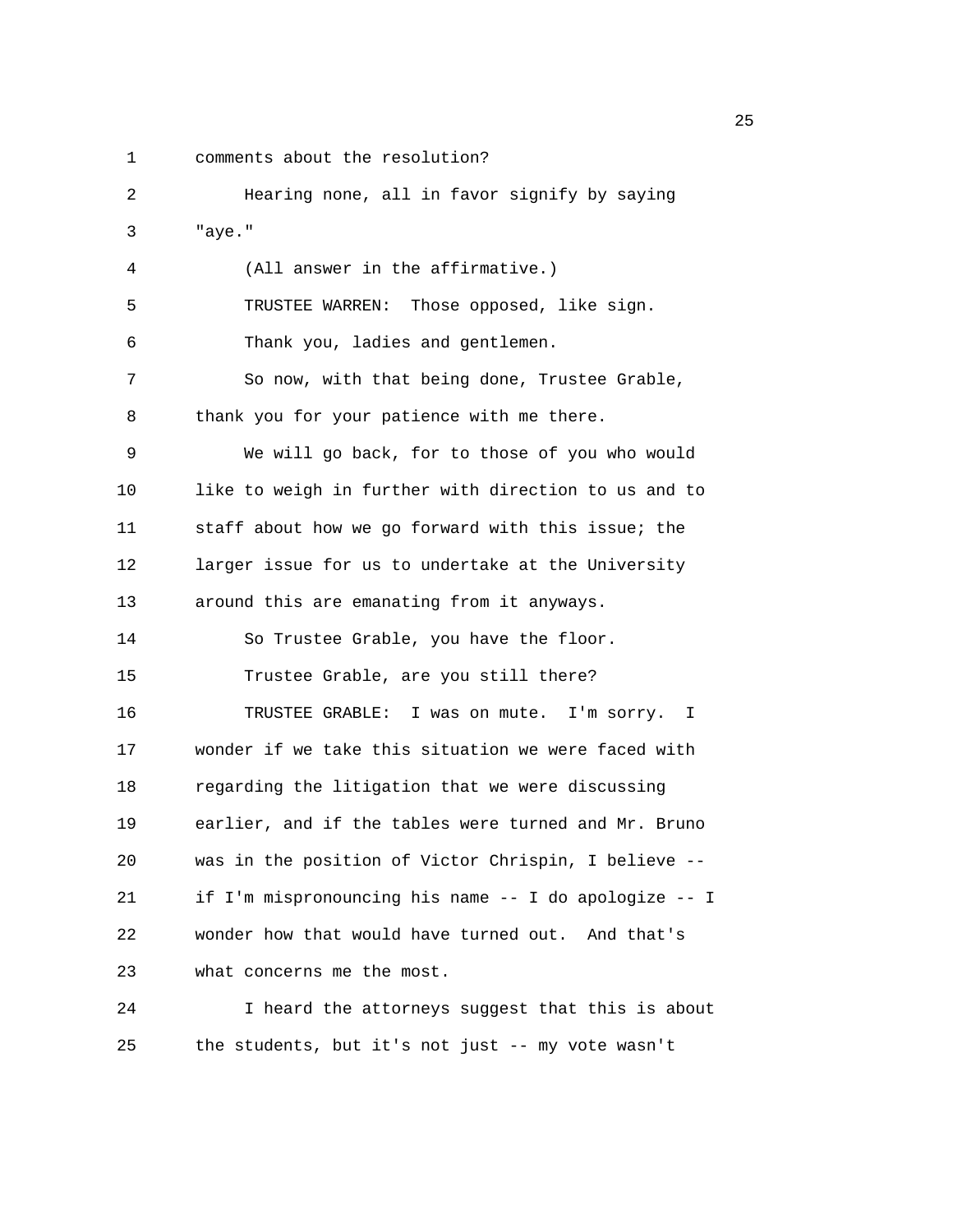1 about Mr. Bruno independently. It was about what if 2 it was in the reverse, and that concerns me greatly, 3 what would have been the response. So that's all of 4 the comment I wanted to make. 5 Thank you, Chair. 6 TRUSTEE WARREN: Thank you, Trustee Grable. 7 Are there others of you? 8 TRUSTEE WASHINGTON: Chair, this is Trustee 9 Washington. I just have a quick point. 10 TRUSTEE WARREN: Washington, is it? 11 TRUSTEE WASHINGTON: Yes. 12 TRUSTEE WARREN: Go right ahead. 13 TRUSTEE WASHINGTON: I just wanted to reiterate 14 that at our last board meeting, Chair, you made a 15 comment, a very eloquent comment, about the staff 16 doing their due diligence prior to bringing issues to 17 the Board, and it is clear from today's conversation 18 that it was not done. I understand it was an 19 emergency meeting, but the ability for us to make 20 informed decisions really does depend on the staff 21 briefing us and insuring that we have all of the best 22 information, and that also bears on our public face 23 and our ability to speak publicly about, obviously not 24 pending litigation issues, but issues pertaining to 25 the University.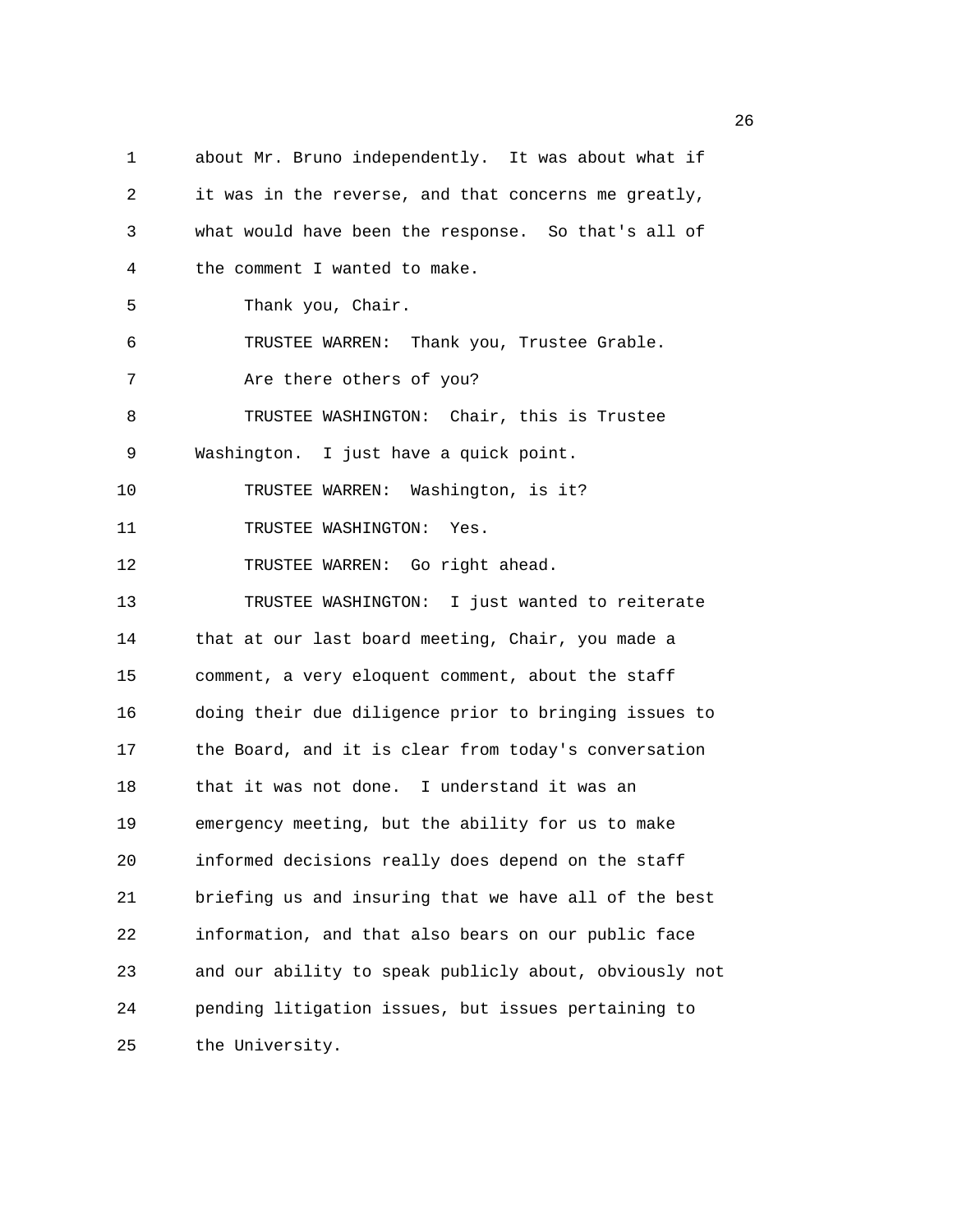1 So I just wanted to reiterate the fact that many 2 of the Trustees have made comments about having the 3 communications and crisis plan, and really just having 4 the information that we need ahead of time, not an 5 hour before a meeting, to make the best decisions that 6 will benefit the University. 7 TRUSTEE WARREN: Thank you, Trustee Washington, 8 and I read you loud and clear there. 9 I have to ask all of you for your patience and 10 trust that I'll deal with this issue. It has been one 11 that has lingered for much too long, and probably I 12 can't recall a time since I've been on the board that 13 it hasn't been one, so we will address this for sure. 14 Barring any other questions or comments from any 15 of you, we can adjourn the meeting. 16 TRUSTEE DORTCH: So moved. 17 TRUSTEE WOODY: Second. 18 TRUSTEE WARREN: All in favor, signify by the 19 usual sign of "aye"? 20 (All answer in affirmative.) 21 TRUSTEE WARREN: Thank you very much for your 22 time today. 23 (Off of the record at 12:10.) 24 25

27 and 27 and 27 and 27 and 27 and 27 and 27 and 27 and 27 and 27 and 27 and 27 and 27